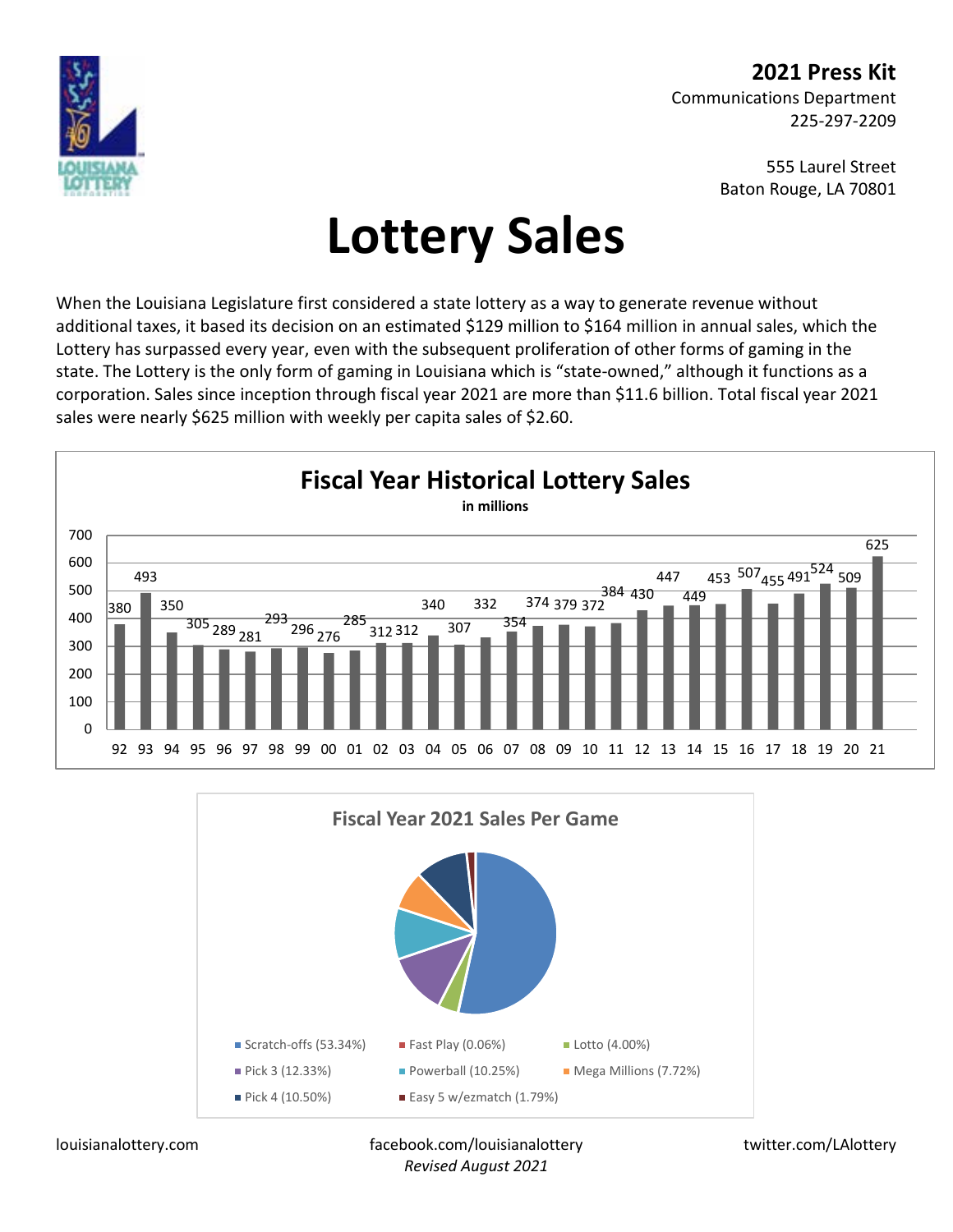

> 555 Laurel Street Baton Rouge, LA 70801

## **Treasury Transfers**

Since its inception in 1991, the Louisiana Lottery has transferred more than \$4.15 billion to the state treasury, averaging 35% of its total revenue.

In June 2020, the Louisiana Legislature passed a significant amendment to the Lottery law that provided the corporation with new budgetary flexibility by reducing its transfer mandate from 35% of revenue to 25%. The change allowed the Lottery to pursue new games, higher payouts and other player-focused enhancements that have increased sales and ultimately maximized state revenue and retailer compensation. For fiscal year 2021, those enhancements included increasing the average payout for scratch-offs to 65%, up from approximately 63%.

According to the [State Gaming Revenue Sources and Uses Report](http://lfo.louisiana.gov/files/revenue/GAM_REV_S&U_02_2021.pdf) published in Feb. 2021, Lottery transfers represented 21.8% of total gaming industry proceeds transferred to the state, but the Lottery's share of total state gaming spending was only 7.3%. The reason for this difference is the effective tax rate. The Lottery's effective tax rate, which is the share of net revenue after prize expense transferred to the state, was 78.7% compared to an effective tax rate of 32.5% for video poker, the next highest taxed form of gaming.

Effective July 1, 2004, the Louisiana constitution provides that Lottery proceeds be dedicated to the Minimum Foundation Program, which funds K-12 public education in Louisiana. The dedication was a result of a 2003 constitutional amendment which passed 64% to 36%.



*Average Yearly Transfer Since Inception: \$137.2 million*

*\*Not including an additional state transfer of \$9 million to the Louisiana Mega-Project Development Fund per a 2014 legislative act.*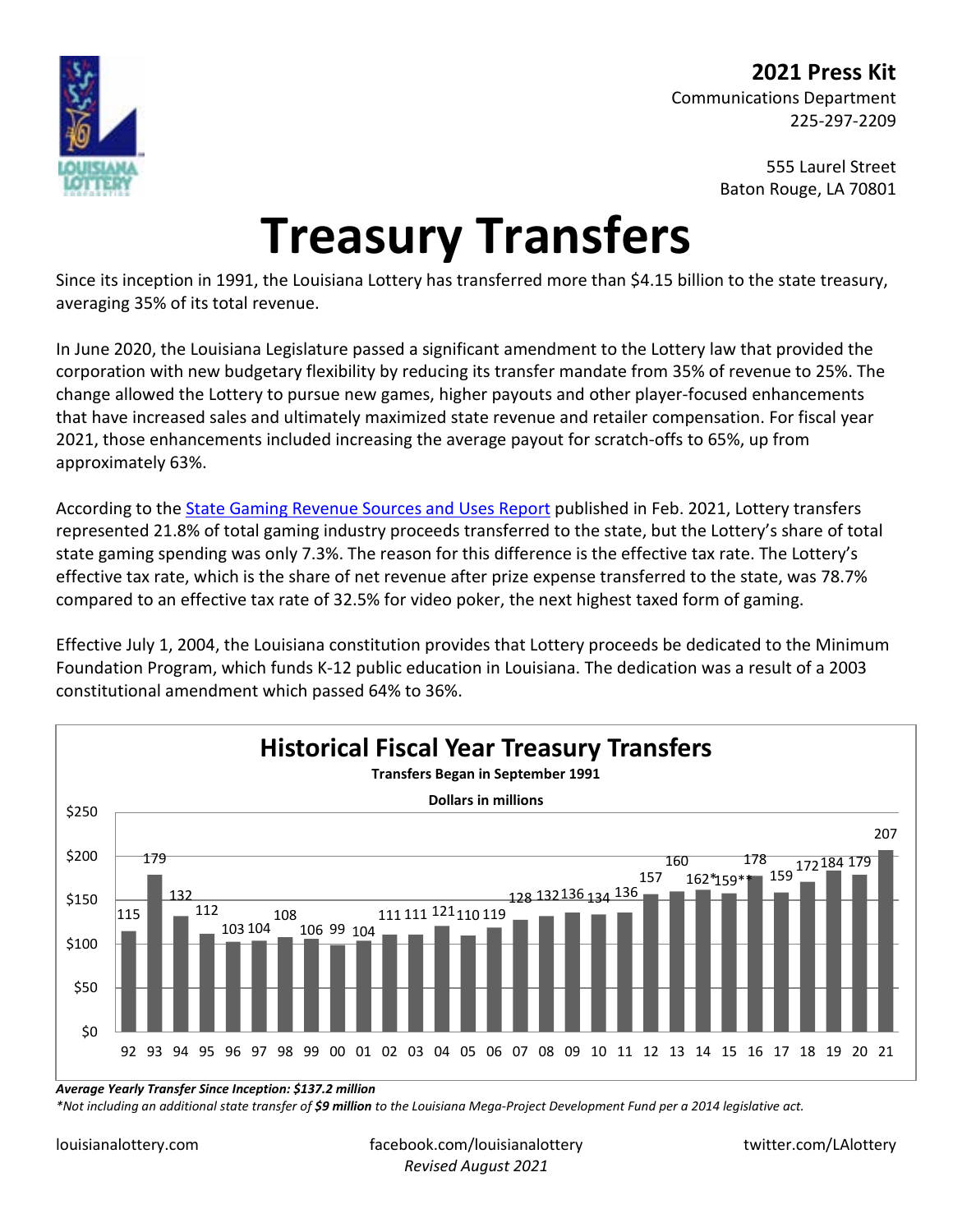

Communications Department 225-297-2209

> 555 Laurel Street Baton Rouge, LA 70801

*\*\* Not including an additional transfer of \$20 million from unclaimed prize funds to the Lottery Proceeds Fund and another \$5.9 million transfer to the Lottery Proceeds Fund per a 2015 legislative act.*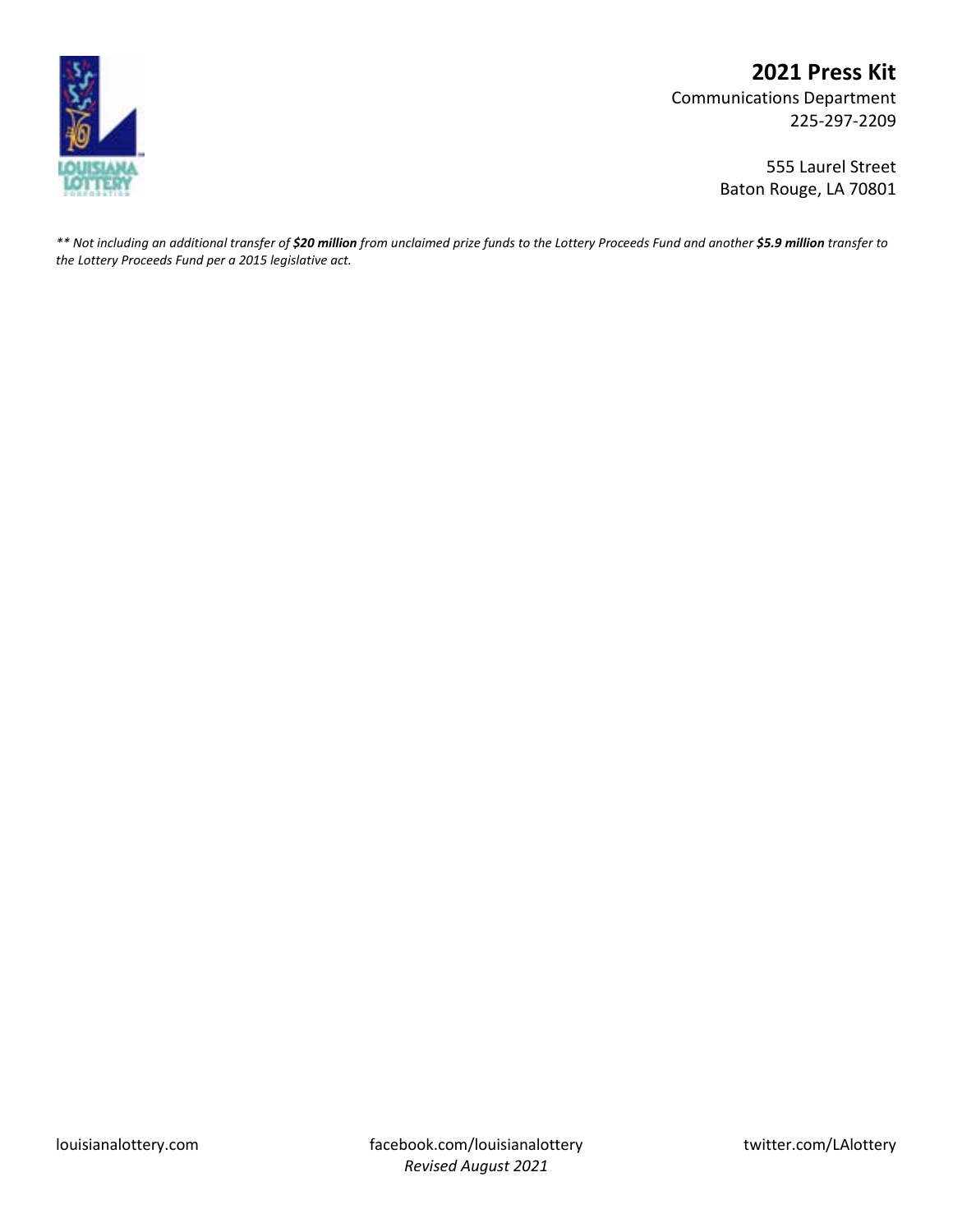Communications Department 225-297-2209

> 555 Laurel Street Baton Rouge, LA 70801

## **Where the Money Went**

*Fiscal Year 2021 (July 1, 2020 – June 30, 2021)*

**\$353.9 Million to Prize Winners.** More than half of Lottery sales are reserved for prize expenses. Prizes not claimed are returned to winners in the form of increased payouts on scratch-off tickets. Players have won more than \$5 billion – in prizes since the Lottery's inception.

**\$207.5 Million to State Treasury.** Effective July 1, 2004, the Louisiana constitution provides that Lottery proceeds be earmarked for the Minimum Foundation Program (MFP), which funds K-12 public education in Louisiana. In addition, the first \$500,000 in annual Lottery proceeds is earmarked for the Louisiana Department of Health and Hospitals-

Prize Lottery Winners **Retailers** THE EXETER STA **TES OF AMERICA State** Lottery **Operation Treasury** 

Office of Behavioral Health to fund problem gambling programs. As of fiscal year 2021, the Lottery has transferred more than \$4.15 billion to the state treasury. More than \$207 million was transferred from sales in fiscal year 2021 alone.

**\$35.4 Million to Lottery Retailers.** Roughly 2,900 businesses in Louisiana earn 5% commission on the sale of Lottery products as licensed retailers. In addition to revenue from commissions, retailers earn an incentive of up to 2% for cashing winning tickets of \$600 or less. Retailers are also paid a selling bonus of up to 1% on the sale of winning tickets for Lotto jackpots; Easy 5 jackpots; Powerball and Mega Millions match-5 prizes (including Power Play and Megaplier winnings); and Powerball and Mega Millions jackpots (1% of Louisiana's contribution to the jackpot's cash value or a minimum bonus of \$25,000). Retailer commissions, incentives and bonuses reached more than \$35.4 million in fiscal year 2021, amounting to nearly \$638.9 million since the Lottery's inception.

**\$28.3 Million to Lottery Operational Expenses.** The Lottery retains approximately 4.5% of its revenue to fund statewide operations, including its headquarters, five regional sales offices where players claim winning tickets, technology and conducting drawings, advertising, promotions and staffing. This also includes vendor fees for printing scratch-offs and maintaining the draw gaming system hardware and software. For the 23rd consecutive year, the Louisiana Lottery received the Certificate of Achievement for Excellence in Financial Reporting from the Government Finance Officers Association of the U.S. and Canada. The Louisiana Lottery was also the first in the country to receive industry verification that its quality assurance testing met best practices. The Louisiana Lottery's latest quarterly financial statement, balance sheet and comprehensive audited financial report for the last fiscal year, can be found on the Lottery's website at louisianalottery.com.

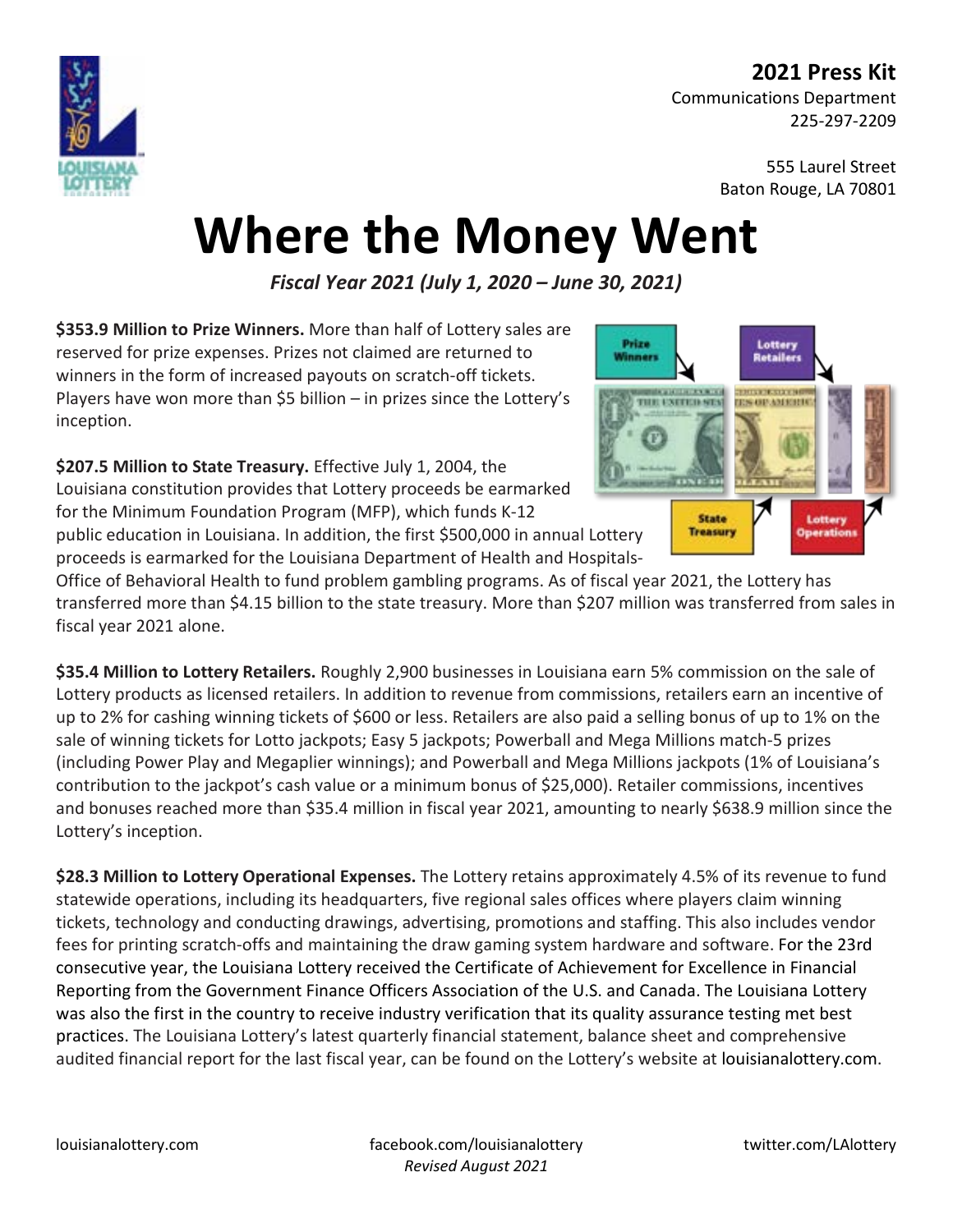

> 555 Laurel Street Baton Rouge, LA 70801

## **Lottery Operations**

The Louisiana Lottery Corporation was created by the 1990 Louisiana Legislature and approved by a statewide vote as a way to increase state revenue without increasing taxes. Due to the Lottery's unique operations, the legislature recognized a corporate structure would suit it best.

#### **Oversight**

To ensure the highest level of accountability, the following entities have varying degrees of oversight over the corporation, including review of its budget and administrative rules and drawings: Governor of Louisiana, Joint Legislative Committee on the Budget, Senate Judiciary B Committee, House Committee on Administration of Criminal Justice and Office of the Legislative Auditor. The president of the Louisiana Lottery Corporation handles the daily activities involved with running the corporation under the supervision of the LLC's nine-member, governing board of directors. Board members are appointed to staggered terms from each of Louisiana's six congressional districts and three members are appointed at large with one of those at-large members being selected from a list of five candidates submitted by the Louisiana Oil Marketers and Convenience Store Association. Each member is appointed by the governor and confirmed by the Louisiana Senate before beginning a four-year term. The state treasurer serves as an ex-officio board member. The state Attorney General's office represents the corporation in legal matters.

In addition to a succession of annual "unqualified" opinions from the Office of the Legislative Auditor, the LLC has received recognition from the Government Finance Officers Association for excellence in financial reporting for the past 22 years and was the first Lottery in the country to receive industry verification of its quality assurance processes.

#### **Staffing & Offices**

The Lottery has 120 budgeted positions, including both full-time and part-time employees, in its downtown Baton Rouge headquarters, distribution center, as well as regional offices in New Orleans, Lafayette, Alexandria, Shreveport and Monroe. Regional staff process and pay winning tickets and support Lottery retailers, including training, monitoring product inventory and point-of-sale opportunities, assisting with in-store promotions, resolving problems, explaining new games and changes and ensuring compliance with Lottery rules. Operational management functions, including sales, accounting, auditing, marketing and public relations, human resources, security and information systems, are conducted from the Lottery's corporate headquarters. The Lottery's distribution center oversees inventory management and instant ticket order fulfillment.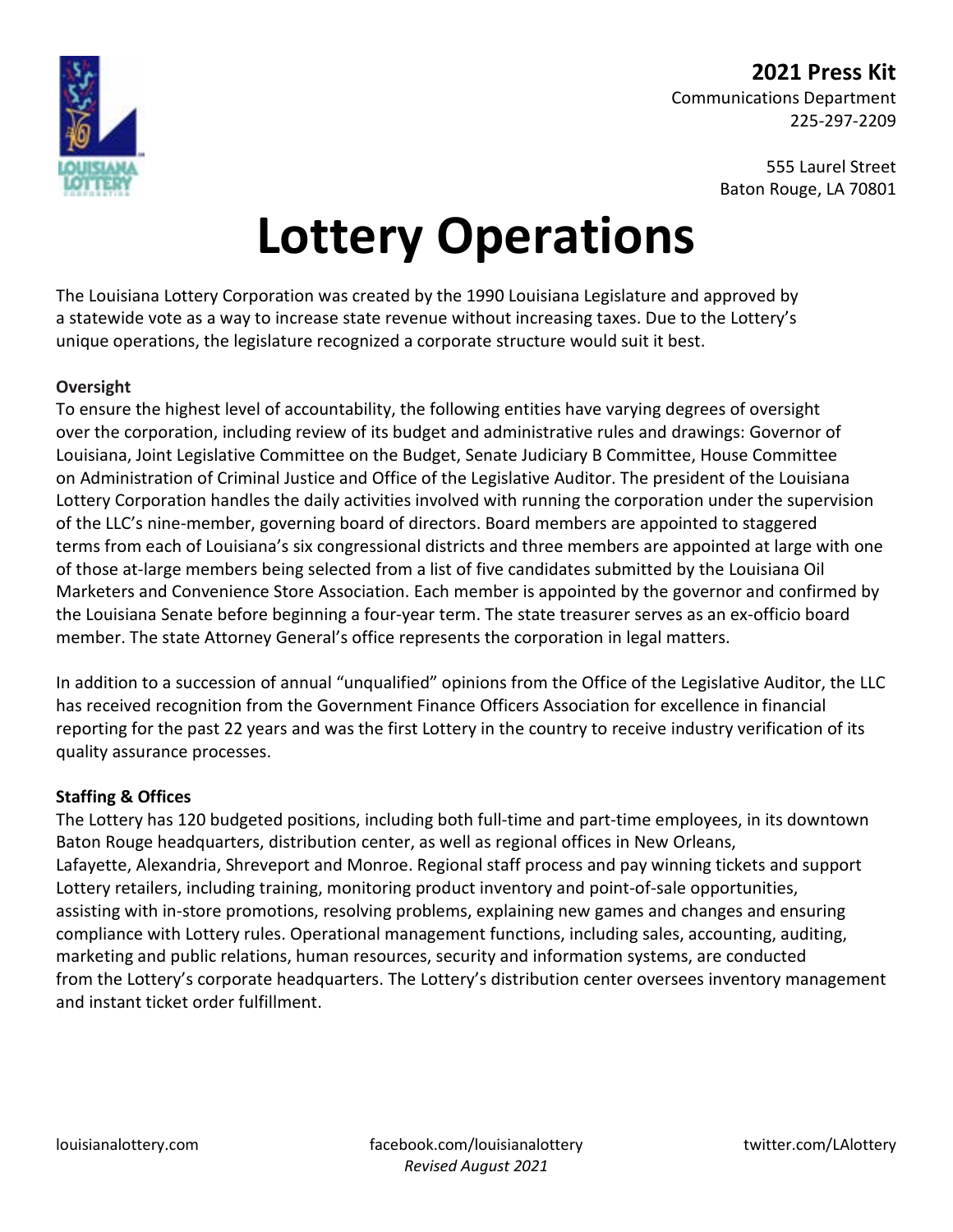

Communications Department 225-297-2209

> 555 Laurel Street Baton Rouge, LA 70801

#### **Products**

The Lottery offers three types of games: scratch-offs, Fast Play and draw-style. Scratch-offs are instant-win games that require players to scratch off a latex surface on the ticket to find out immediately if they have won. At any given time, the Lottery offers over 25 scratch-off games with varying prices of \$1, \$2, \$3, \$5 and \$10. Ticket art, game design and prize structures are developed by Lottery staff. Tickets are printed by the Lottery's vendor, Scientific Games, under exacting quality control and security standards comparable to those in currency printing. As soon as all the top prizes in a scratch-off game have been claimed, the Lottery immediately begins the process of pulling the game from sale. Games may also be closed when ticket inventory is near sell-out or at the discretion of the Lottery's president.

Fast Play games are instant-win games that do not require players to scratch the play area. Players can ask the store clerk for a ticket by game name or select the game on the Lottery's official mobile app to show a play code to the retailer. Tickets print directly from the Lottery's terminal system at the time of purchase, so players can see right away if they've won based on each game's unique play instructions. New games are launched every few months.

To play draw-style games, players choose their own numbers or allow the Lottery's computers to choose their numbers and then wait for a drawing to be held to see if they have won. From time to time, the Lottery may also conduct raffle-style games with a set number of sequentially numbered raffle tickets for sale. The terminals used for draw-style games in retailer locations are part of a closed communications network provided by Lottery vendor, INTRALOT. The INTRALOT gaming system cannot be accessed via the Internet or by the Lottery. This system is also separate from the Lottery drawing machine system. Current draw-style games include: Lotto, Easy 5, Pick 5, Pick 4, Pick 3, and two multistate games in which Louisiana participates, Powerball and Mega Millions.

Louisiana law requires ticket purchasers to be at least 21 years old.

#### **Retailer Distribution**

Lottery products are sold through a distribution network of approximately 2,900 Louisiana businesses who comply with an extensive licensing process that includes compliance with the Americans with Disabilities Act and Louisiana Workforce Commission requirements and background screenings. Licensed retailers must display a sign indicating their status. Retailers earn a 5% commission on the sale of tickets, as well as incentives for cashing winning tickets and bonuses on the sale of Lottery tickets winning certain prize levels. Retailers must also cash winning tickets valued up to \$50 and are encouraged to cash winning tickets worth up to \$600.

#### **Prize Payment**

Winning tickets of \$600 or less may be claimed at any participating Lottery retailer, while those over \$600 must be claimed at a Lottery office. Lotto jackpots and Powerball and Mega Millions prizes over \$510,000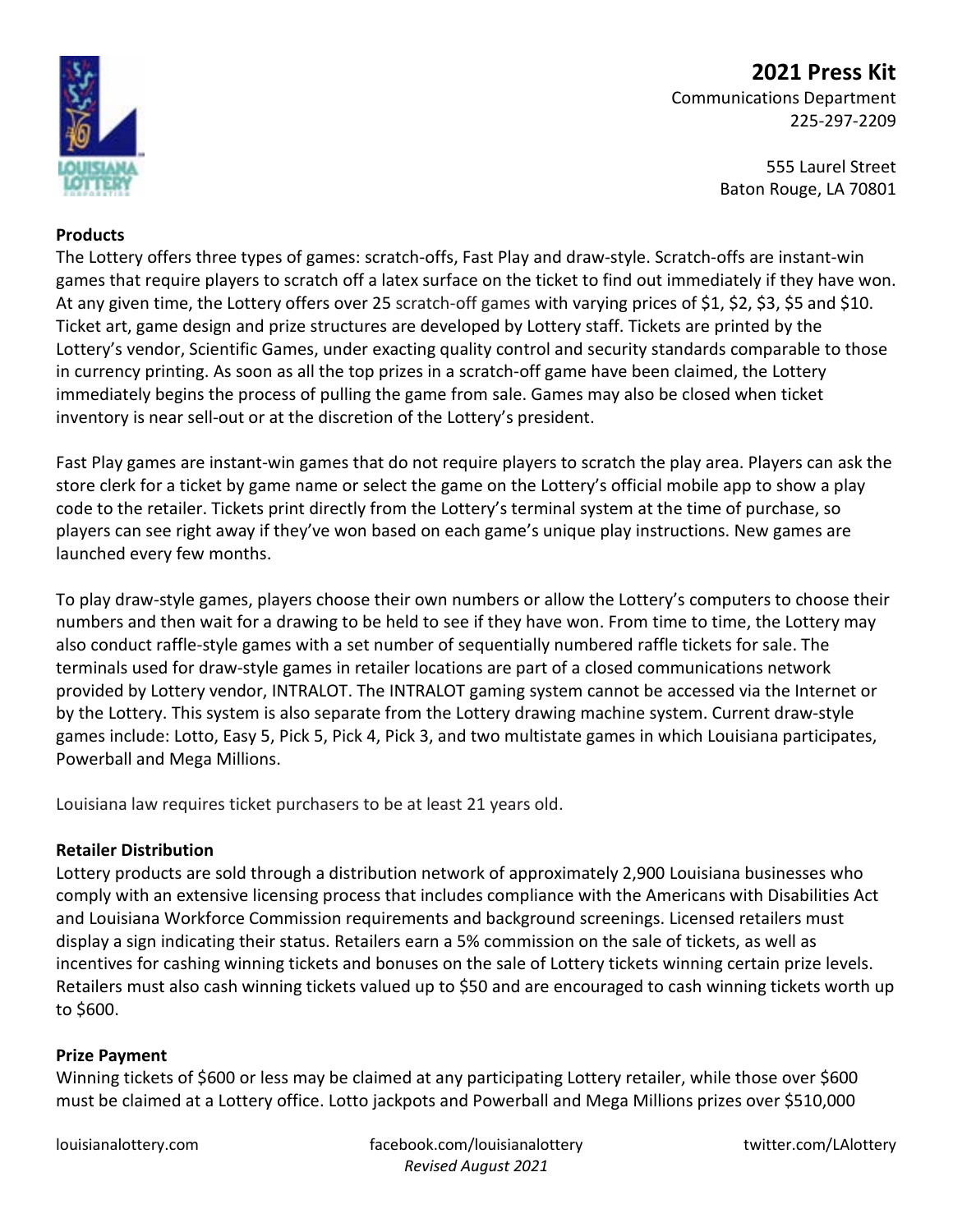

Communications Department 225-297-2209

> 555 Laurel Street Baton Rouge, LA 70801

must be claimed at Lottery headquarters. During the COVID-19 pandemic, options for claiming prizes have been modified. Visit [www.louisianalottery.com/claim](http://www.louisianalottery.com/claim) for details. Draw-style game winners have 180 days from the drawing to claim their prize and instant-win game winners have 90 days from the date of the announced game closure. For security purposes, players are strongly encouraged to sign the back of their tickets immediately after purchasing.

By law, the Louisiana Lottery must report winnings from each single ticket with a prize value of more than \$600 to the Internal Revenue Service and the Louisiana Department of Revenue and Taxation. Income tax regulations require the Lottery to withhold 24% federal taxes from each prize of more than \$5,000 and 4.25% state taxes from prizes of \$5,000 or more. Unpaid child support owed by winners may also be withheld. Winners are required to provide current photo identification and their social security number when claiming a prize at a Lottery office.

Game instructions, winning combinations and odds can be found in retail brochures and the Lottery's website. Winning numbers can be checked on the Lottery's mobile app, website, at retailers, on nightly broadcasts of participating television stations or by calling 225-297-2350.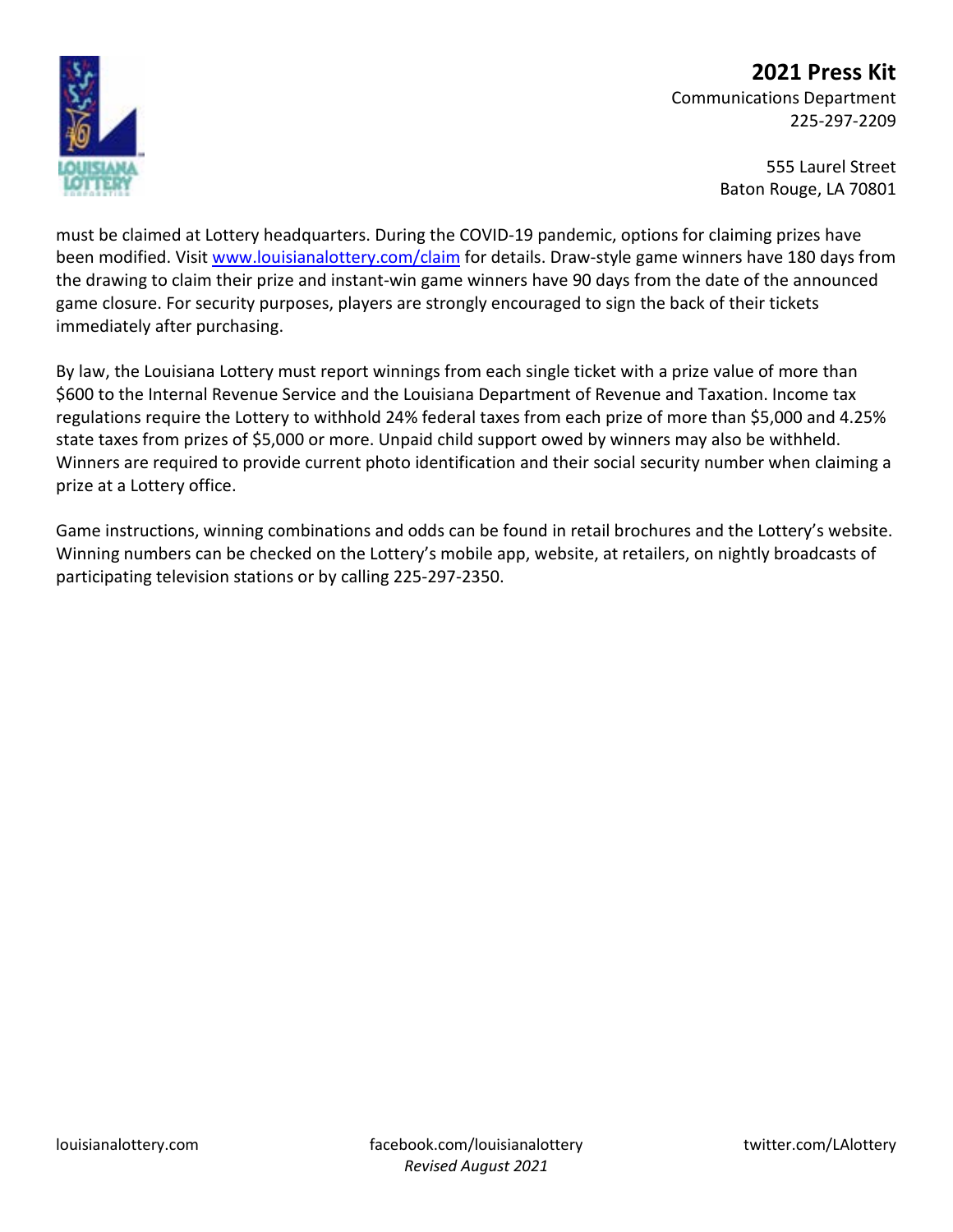

> 555 Laurel Street Baton Rouge, LA 70801

## **Drawings**

Drawings for Louisiana-based games are conducted at Lottery headquarters in downtown Baton Rouge. The drawing room is secured by alarms and motion detectors, and activity inside is videotaped. Each drawing is conducted using one of two secure automated drawing machines. The machines are completely separate from the system that generates tickets, so the number of winners and where the winning tickets were sold are not known until after the drawing has occurred.

To maximize security, access to the Lottery's drawing room, the drawing machine itself and the drawing log-on screen are each reliant upon a dual-key or password system from both a Lottery drawing official and a legislative auditor.

Encased in locked cabinets, each automated drawing machine is essentially a tamper-proof, stand-alone computer equipped only to perform random number generation. The devices pass independently verified and internationally benchmarked batteries of tests for producing random results. Prior to each drawing, the machine to be utilized is also randomly selected.

The drawing system utilizes several encryption algorithms to ensure randomness and security of the data, which is tested continuously. Finally, the system selects the winning numbers based on the game matrix parameters from the tested and secure raw data, displays them on the animated display console and writes them to a log file. The official results are also printed and signed off on by both the Lottery drawing official and the legislative auditor overseeing the drawing.

After all drawings are conducted, the official winning numbers generated by the system are transmitted to Louisiana Public Broadcasting, WLPB, for satellite relay to all Official Lottery Draw Show TV Stations and are faxed to state news media. The Lottery also posts the winning numbers on its website and mobile app following the drawings each night after winning data is verified. A list of current Official Lottery Draw Show stations can be found on the Lottery's website: www.louisianalottery.com/where-to-watch.

The Louisiana Lottery discontinued live drawings for its draw-style games in 1998, ahead of an industry trend toward automated drawings. There were several factors that contributed to the decision to convert to the automated drawing process now being used. Producing live drawings is extremely cost-prohibitive. The Lottery does not pay television stations to carry the Lottery's winning numbers broadcast. With up to six different drawings being conducted nightly, airing live drawings would require a significant increase in airtime from participating television stations who could otherwise sell the time to advertisers.

The public is welcome to attend any drawing but must reserve a seat by contacting the Lottery during regular business hours. Louisiana-based drawings are held every evening, except Christmas Day and Easter Sunday,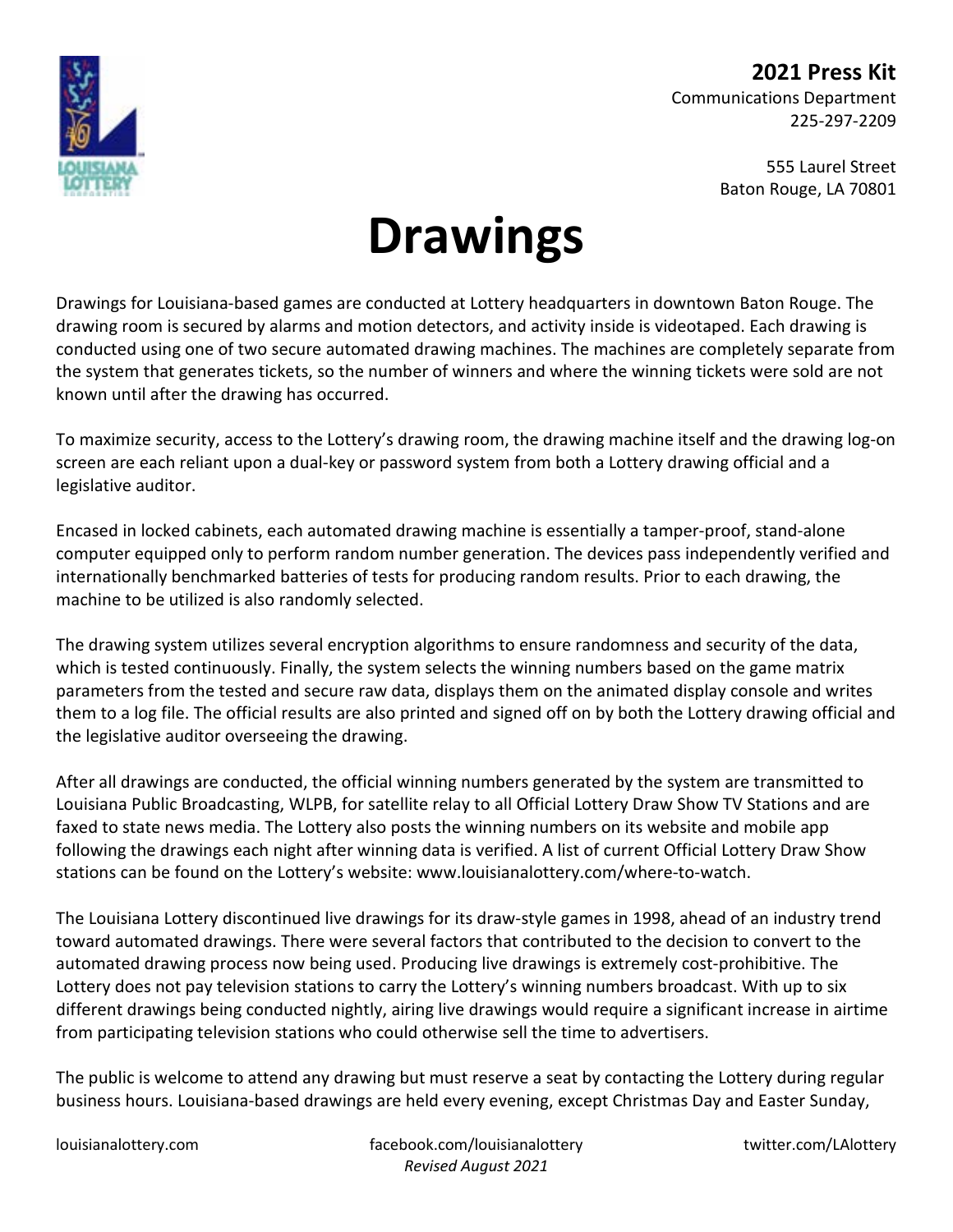

Communications Department 225-297-2209

> 555 Laurel Street Baton Rouge, LA 70801

beginning at approximately 9:30 p.m., Central Standard Time, after it is confirmed that ticket sales have ceased and have been reconciled. Powerball, a multistate game, is conducted live at 9:59 p.m. CST on Mondays, Wednesdays and Saturdays by the Multi-State Lottery Association (MUSL) in Tallahassee, Florida. Mega Millions, a multistate game, is conducted Tuesdays and Fridays at 10 p.m. CST in Atlanta, Georgia.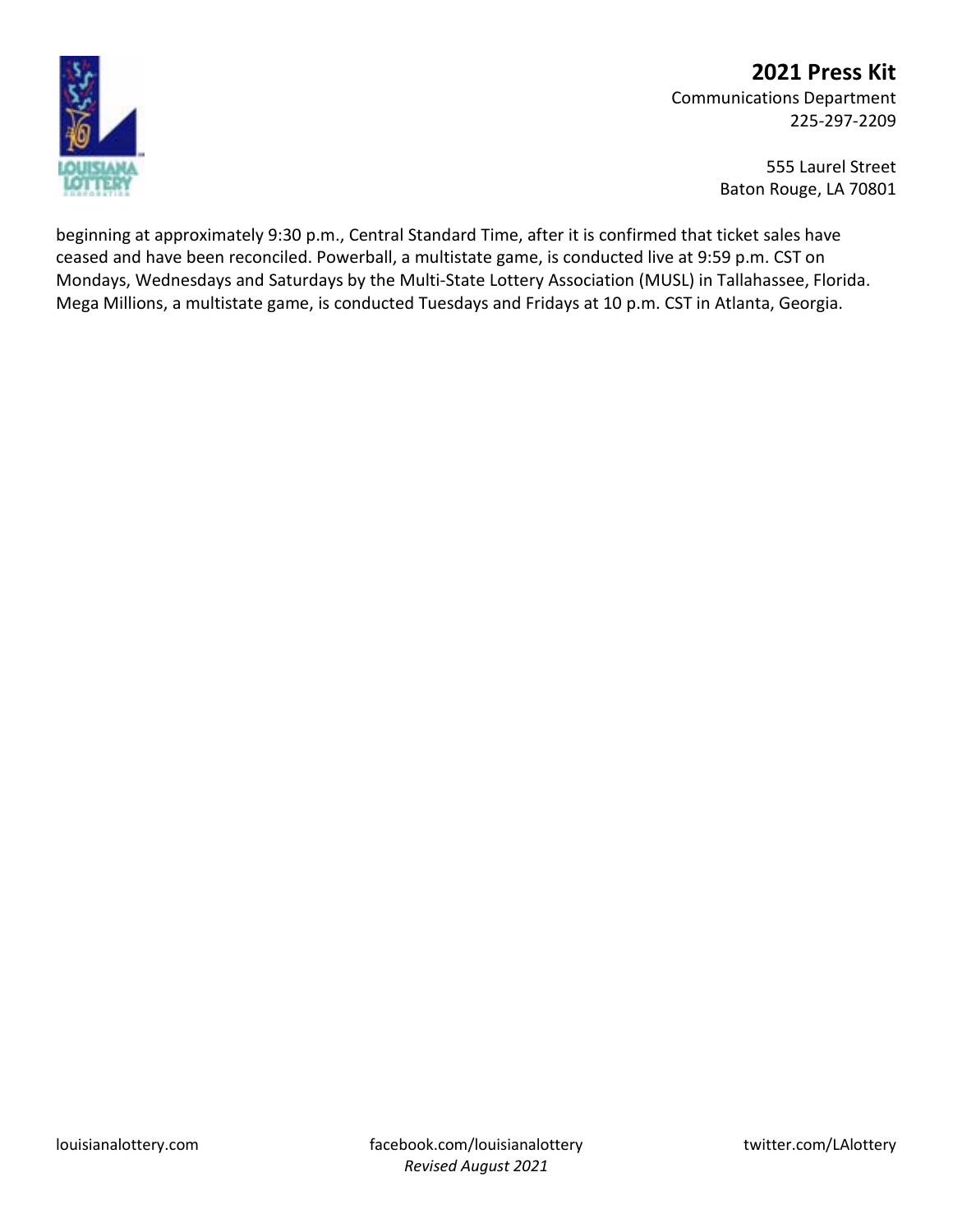

> 555 Laurel Street Baton Rouge, LA 70801

## **Game Closure Procedures**

It is the Louisiana Lottery's policy to immediately begin closing a scratch-off game when all of the top prizes have been claimed to ensure that players have a chance to win the top prize that is advertised on that scratchoff. In fiscal year 2021, 61% of game closures were the result of all top prizes being claimed. Games may also be closed when ticket inventory reaches near sell-out or at the discretion of the Lottery's president. The average percent of tickets sold for games which closed fiscal year 2021 was 87%. Here is the Lottery's process for closing a game when all top prizes have been claimed:

#### **1. Last Top Prize is Claimed**

To ensure game integrity, the Lottery does not know where winning tickets are located. The first time it becomes aware of the depletion of top-prize winning tickets is when the last ticket is claimed at a regional office, headquarters or at a retailer (if the top prize is under \$600). When the ticket is scanned for validation, the Lottery's computer system checks the ticket against the number of total prizes and claimed prizes.

#### **2. Lottery Notification**

If the top prize being claimed is the last top prize for that scratch-off game, the Lottery is notified that this has occurred through an automated report. The Lottery then begins communicating game closure details to retailers and players.

#### **3. Retailers Notified to Stop Sales**

Retailers play the most important role in executing the Lottery's game closure policy, since they have the most immediate access to games on sale to the public. For this reason, the Lottery uses a multifaceted strategy for notifying retailers to stop sales once all the top prizes in a game have been claimed.

When the Lottery receives information that all top prizes in a game have been claimed, the Lottery initiates a "mandatory message" to retailers on their Lottery terminals within 24 hours. The message notifies retailers of the game's closure and informs them to immediately pull the game from sale. The message also provides important dates for cashing winning tickets in the game. State law sets the last date of redemption at 90 days after the game's official closing.

Retailers must acknowledge this terminal message before being allowed to conduct any subsequent terminal transactions. When retailers do not comply with removing a closed game from sale, a Lottery sales representative will remove the game from sale during his or her next regularly scheduled visit.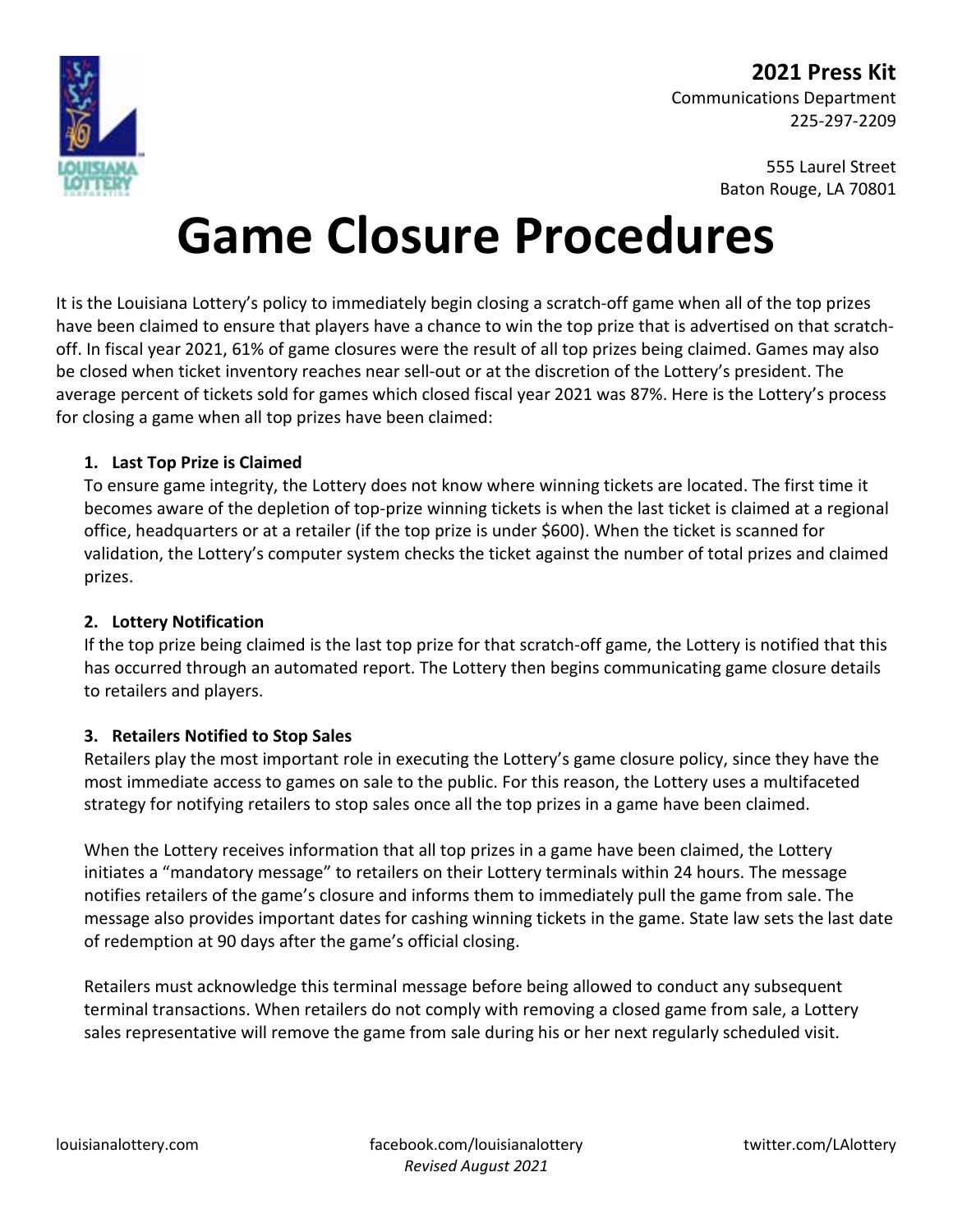

Communications Department 225-297-2209

> 555 Laurel Street Baton Rouge, LA 70801

#### **4. Player Notification**

Updated hourly, the Lottery's website and mobile app list prizes remaining for every prize category of every scratch-off game, as well as the end-of-redemption dates for closed games: [www.louisianalottery.com/scratch-offs/last-day-to-claim.](http://www.louisianalottery.com/scratch-offs/last-day-to-claim)

Fast Play games may be closed at the discretion of the Lottery's President. No tickets for a closed game shall be generated by retailer locations following that date. All prizes for Fast Play games must be claimed within ninety days from and after the announced end of sales. Updated hourly, the Lottery's website and mobile app list prizes won for every prize category of every Fast Play game, as well as the end-ofredemption dates for closed games: [https://www.louisianalottery.com/fast-play/last-day-to-claim.](https://www.louisianalottery.com/fast-play/last-day-to-claim)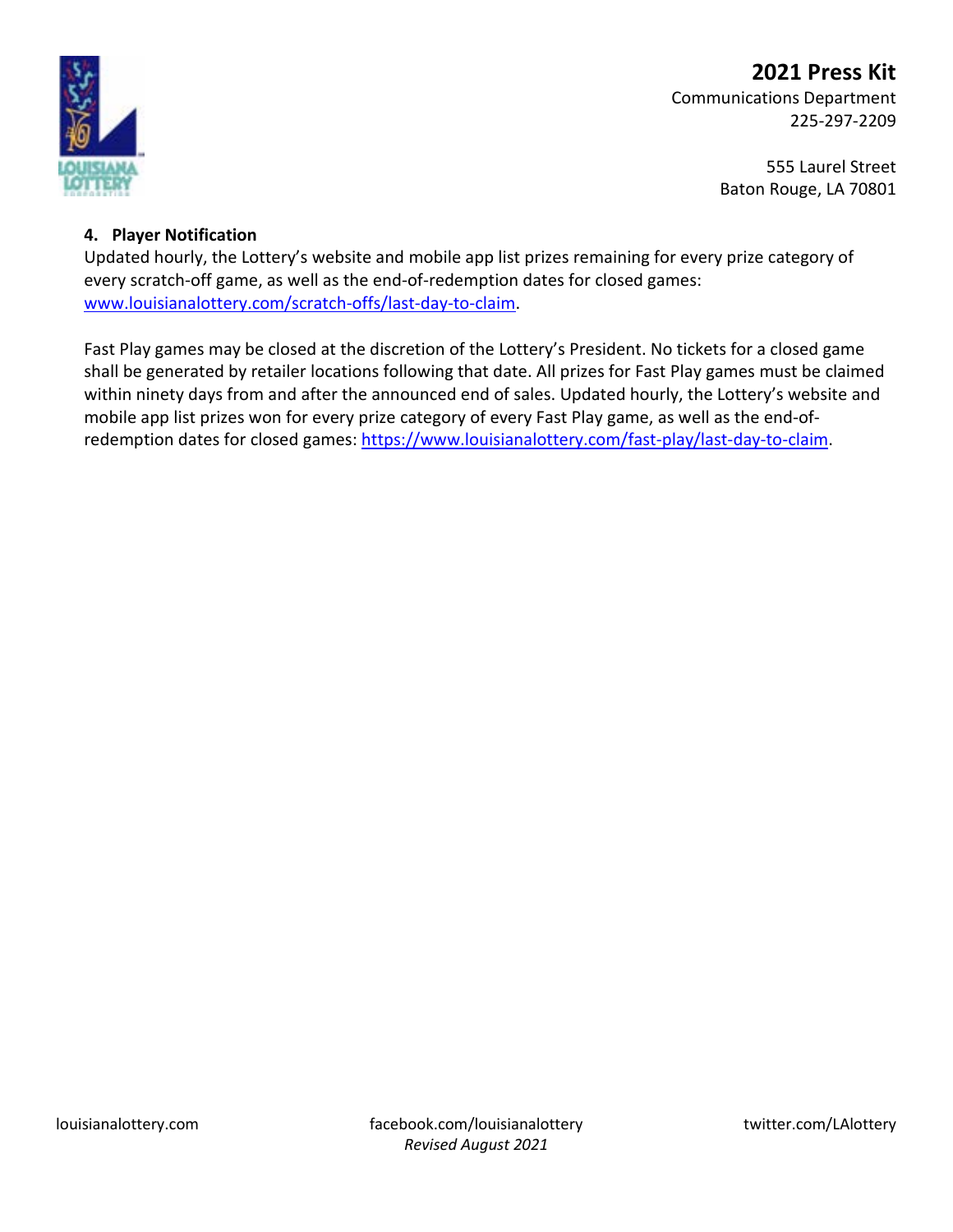

Communications Department 225-297-2209

> 555 Laurel Street Baton Rouge, LA 70801

## **Lotto**

Lotto was the Louisiana Lottery's first draw-style game. It began in January 1992 and now offers a cash jackpot that starts at \$500,000 and continues growing until it is won. In the beginning, Lotto jackpots were paid out as an annuity over 20 years and jackpots consistently exceeded \$2 million. On June 17, 1995, jackpot winners started receiving their prizes as a lump-sum cash payment. On Dec. 4, 1996, a second weekly drawing was added, and the starting jackpot prize was reduced from \$500,000 to \$250,000. On April 19, 1998, the Lottery added the \$3 prize level for matching three of six numbers and lowered the odds of other prize levels, including reducing the overall odds of winning any prize from 1 in 655 to 1 in 30. On Aug. 2, 2020, the Lottery added two ball numbers to the matrix and raised the minimum starting jackpot from \$250,000 to \$500,000 in order to be able to offer players more jackpots worth \$1 million or more throughout the year.

#### **The Game**

For \$1 per play, players pick six numbers, 1 through 42, and overall odds of winning any prize are 1 in 34.4. Drawings are held on Wednesdays and Saturdays, except on Christmas Day. Winning numbers are broadcast on participating local television stations and tickets must be purchased by 9:30 p.m. the evening of a drawing. The odds of winning the jackpot are 1 in 5.2 million for matching all six numbers. The jackpot, match-5 prize and match-4 prize are pari-mutuel, meaning the prize pool for each prize level is split between all winning tickets for that drawing. As with all the Lottery's draw-style games, Lotto prizes must be claimed within 180 days of the drawing in which they are won.

#### **Lotto Facts & Stats**

- 271 Lotto jackpot-winning tickets have been sold since Lotto's inception.
- The Robert H. LeBas Family Partnership of Church Point held the only ticket to the Lottery's largest Lotto jackpot of \$21.2 million on Sept. 26, 1992. The largest multiwinner jackpot was \$31 million on Jan. 9, 1993, and was split between Kimberly D. Hall of Bon Wier, Texas, and Roland and Marion LeBeouf Family Partnership of Houma, with each receiving \$15.5 million. These jackpots were paid as annuities. The largest lump-sum winner was Timothy M. Smith of Marrero, who won \$15.6 million on June 1, 1996.
- In fiscal year 2021, the average advertised Lotto jackpot hit was \$1,041,667, and the jackpot was hit six times by six winning tickets.
- In fiscal year 2021, Lotto sales reached nearly \$25 million.
- Retailers earn a bonus for selling a Lotto jackpot-winning ticket equal to 1% its value.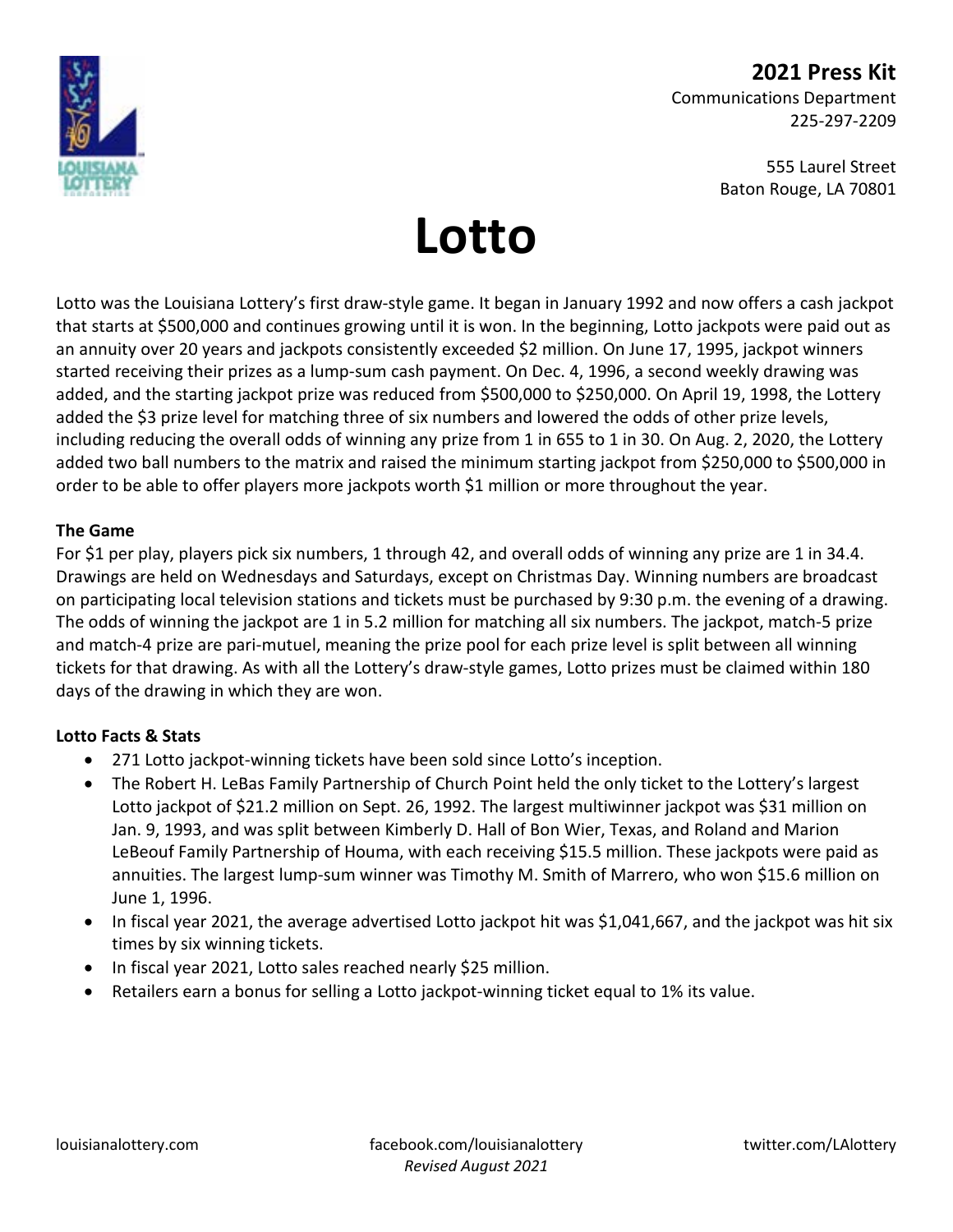

> 555 Laurel Street Baton Rouge, LA 70801

## **Powerball**

Powerball began in April 1992, and the Louisiana Lottery began participating in the multistate game on March 5, 1995. The game offers a multimillion-dollar jackpot, which keeps growing until it is won. The game can offer such high jackpots because the prize pool is based on sales from the following 48 lotteries, including: Louisiana, Arizona, Arkansas, California, Colorado, Connecticut, Delaware, District of Columbia, Florida, Georgia, Idaho, Illinois, Indiana, Iowa, Kansas, Kentucky, Maine, Maryland, Massachusetts, Michigan, Minnesota, Mississippi, Missouri, Montana, Nebraska, New Hampshire, New Jersey, New Mexico, New York, North Carolina, North Dakota, Ohio, Oklahoma, Oregon, Pennsylvania, Puerto Rico, Rhode Island, South Carolina, South Dakota, Tennessee, Texas, Virginia, Vermont, U.S. Virgin Islands, Washington, West Virginia, Wisconsin and Wyoming.

Powerball underwent several changes in January 2012. The starting jackpot jumped from \$20 million to \$40 million, odds of winning improved, the cost per play increased from \$1 to \$2, the match-5 prize became \$1 million, and the Power Play add-on option changed, giving players the chance to increase non-jackpot prizes to a set amount no longer dependent upon a multiplier. Then in January 2014, the Power Play add-on option reverted back to multiplier prizes for certain prize levels. In October 2015, Powerball changed to include more white-ball numbers and fewer Powerball numbers. The Power Play add-on feature also added a 10x multiplier for drawings with jackpots of \$150 million or less, and the match-4 plus Powerball prize jumped from \$10,000 to \$50,000.

Responding to decreased Powerball participation amid the COVID-19 pandemic, the Multi-State Lottery Association (MUSL) that operates the game on behalf of 48 U.S. lottery jurisdictions, including the Louisiana Lottery, eliminated minimum starting jackpots and minimum jackpot increases after each roll. Instead, starting jackpots and jackpot increases between drawings are based on estimated sales and interest rates with no minimums. Starting jackpots are averaging \$20 million. MUSL's Powerball Game Group is monitoring sales to determine when and if the game can revert back. On Aug. 23, 2021, Powerball added a Monday drawing to its schedule.

The largest-ever Powerball jackpot was won Jan. 13, 2016. The \$1.586 billion prize was shared by three tickets in California, Florida and Tennessee. To date, this is the largest jackpot in history!

#### **The Game**

For \$2 per play, players pick five numbers, 1 through 69, and one Powerball number, 1 through 26. Drawings are conducted every Monday, Wednesday and Saturday night in Tallahassee, Florida, and are broadcast live on participating local television stations at 9:59 p.m. Central Standard Time. Tickets must be purchased by 9 p.m. on the day of the drawing. The odds of winning any prize, ranging from \$4 to the jackpot, are 1 in 25. The odds of winning the jackpot are 1 in 292 million for matching all six numbers. The advertised jackpot is expressed as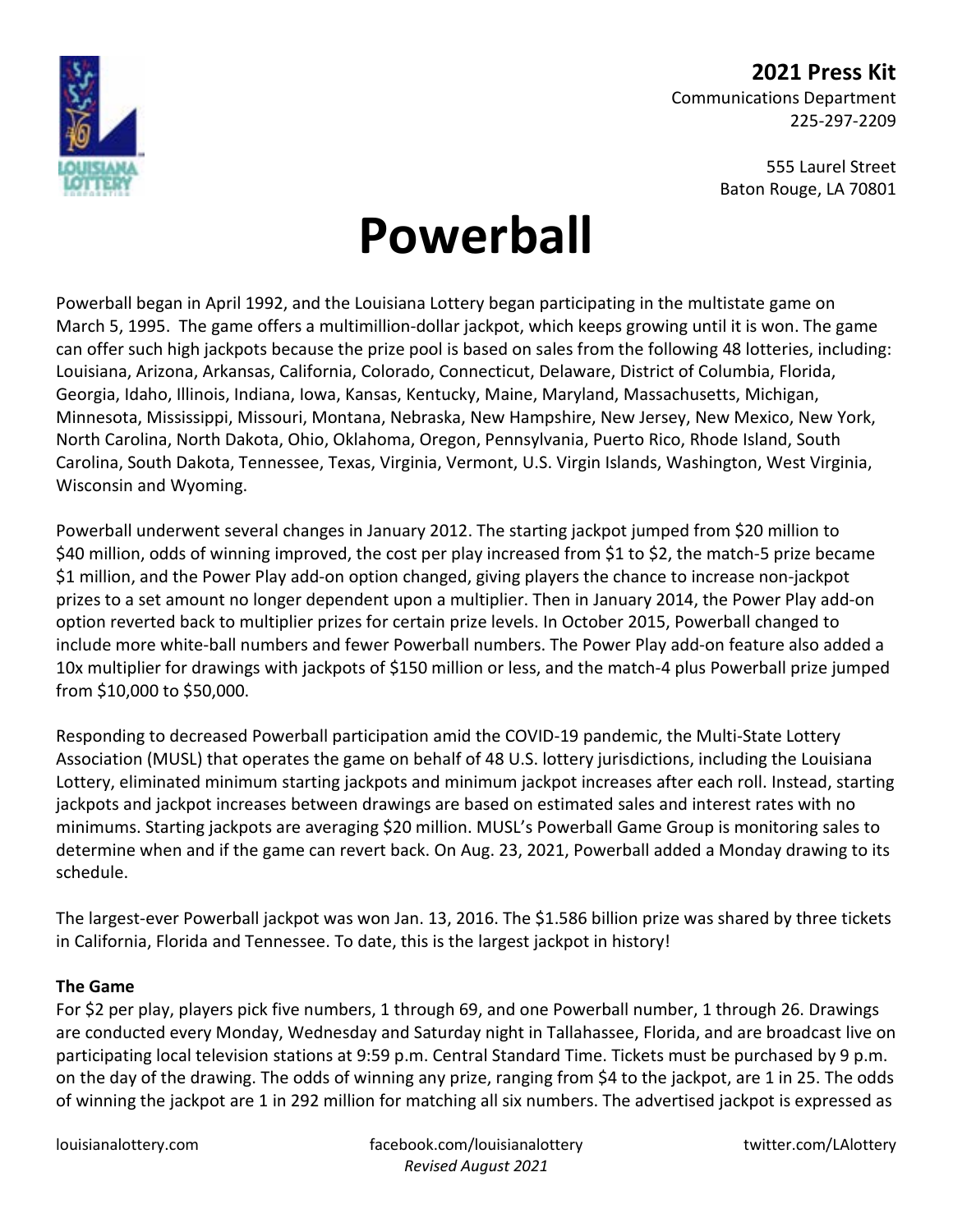

Communications Department 225-297-2209

> 555 Laurel Street Baton Rouge, LA 70801

a graduated annuity payable in 30 installments that increase each year, although winners have the option of taking a lump-sum cash payment equivalent to the jackpot prize pool. For an additional \$1 per play, players can choose the Power Play option which gives them a chance to increase any nonjackpot prize won. Those prizes range from \$8 for matching just the Powerball number to \$2 million for matching all five white ball numbers. In accordance with game rules, all set prizes and Power Play prizes, including the match-5 prize, may become pari-mutuel if claims exceed available prize funds. As with all Lottery draw-style games, Powerball prizes must be claimed within 180 days of the drawing in which they are won.

#### **Louisiana Powerball Stats**

- Louisiana has had 17 jackpots won since joining Powerball; the largest was \$191.1 million in October 2017.
- Louisiana has had more than 80 wins of at least \$1 million since Powerball began.
- Louisiana is responsible for about 3% of total Powerball sales and prize pool funding.
- Retailers receive a bonus for selling a winning Powerball jackpot ticket equal to 1% of Louisiana's contribution to the jackpot's cash value or \$25,000, whichever is greater.
- Powerball accounted for nearly \$64.1 million in sales during fiscal year 2021.

#### **LOUISIANA LOTTERY POWERBALL JACKPOT WINNERS**

| Date Won   | <b>Advertised Jackpot</b> | <b>Name of Winner</b>                                                             | <b>City of Residence</b> |
|------------|---------------------------|-----------------------------------------------------------------------------------|--------------------------|
| 3/24/2018  | 55.9 million              | The Moose Family Trust                                                            | Lafayette                |
| 10/25/2017 | \$191.1 million           | 292 Family Partnership                                                            | Lafayette, LA            |
| 5/25/2013  | \$50 million              | The Williams Trust<br>(split with two other winning<br>tickets sold in DE and FL) | New Orleans, LA          |
| 7/31/2010  | \$85.7 million            | H & N Family Partnership                                                          | Baton Rouge, LA          |
| 5/31/2008  | \$34.1 million            | Emilia Delgado                                                                    | Kenner, LA               |
| 1/16/2008  | \$97 million              | Carl Hunter                                                                       | Metairie, LA             |
| 9/29/2007  | \$15 million              | William Heid, Jr.                                                                 | Chauvin, LA              |
| 9/30/2006  | \$15 million              | Jane Compeaux Jabert                                                              | Cut Off, LA              |
| 2/12/2005  | \$41 million              | The Duchess Trust                                                                 | Baton Rouge, LA          |
| 2/22/2003  | \$21 million              | Cello Investments, LLC<br>(split with ticket sold in MI)                          | Belle Chase, LA          |
| 3/27/2002  | \$48 million              | Jerry Berggren &<br>Cathy DeMuynck                                                | Kenner, LA               |
| 12/27/2000 | \$16.5 million            | <b>Tommy Lee Adams</b><br>(split with ticket sold in DE)                          | Jacksonville, NC         |
| 8/18/1999  | \$32 million              | James M. Hambrick                                                                 | Lufkin, TX               |
| 8/30/1997  | \$25 million              | Lemuel R. Boyer, Jr.                                                              | Ridgeland, MS            |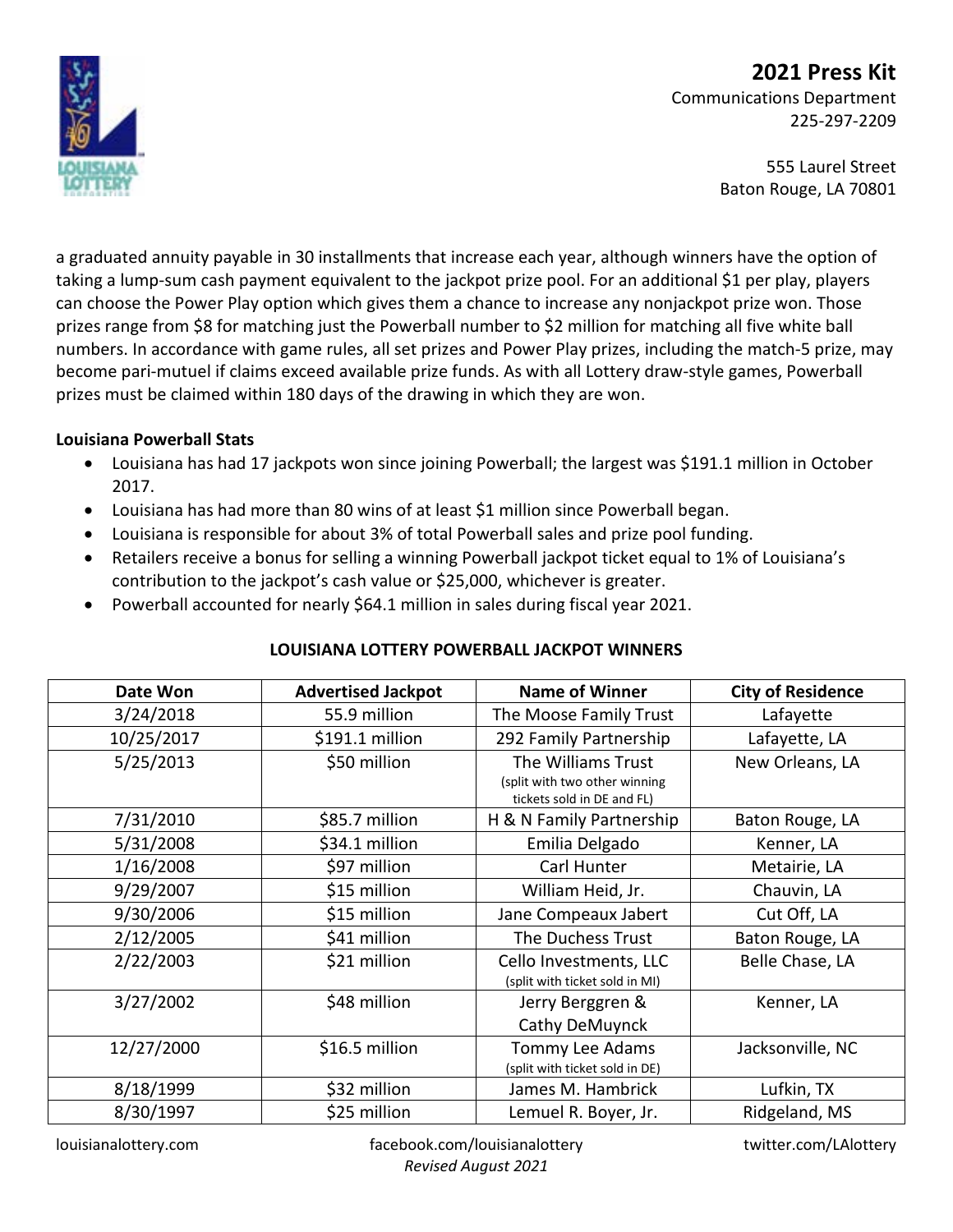Communications Department 225-297-2209





| 7/17/1996 | \$24 million | <b>Glawson Family</b> | Lafayette, LA   |
|-----------|--------------|-----------------------|-----------------|
|           |              | Partnership           |                 |
| 2/28/1996 | \$21 million | JPHL, LLC             | Metairie, LA    |
| 2/14/1996 | \$35 million | Mascaro, et al, A     | New Orleans, LA |
|           |              | Louisiana Partnership |                 |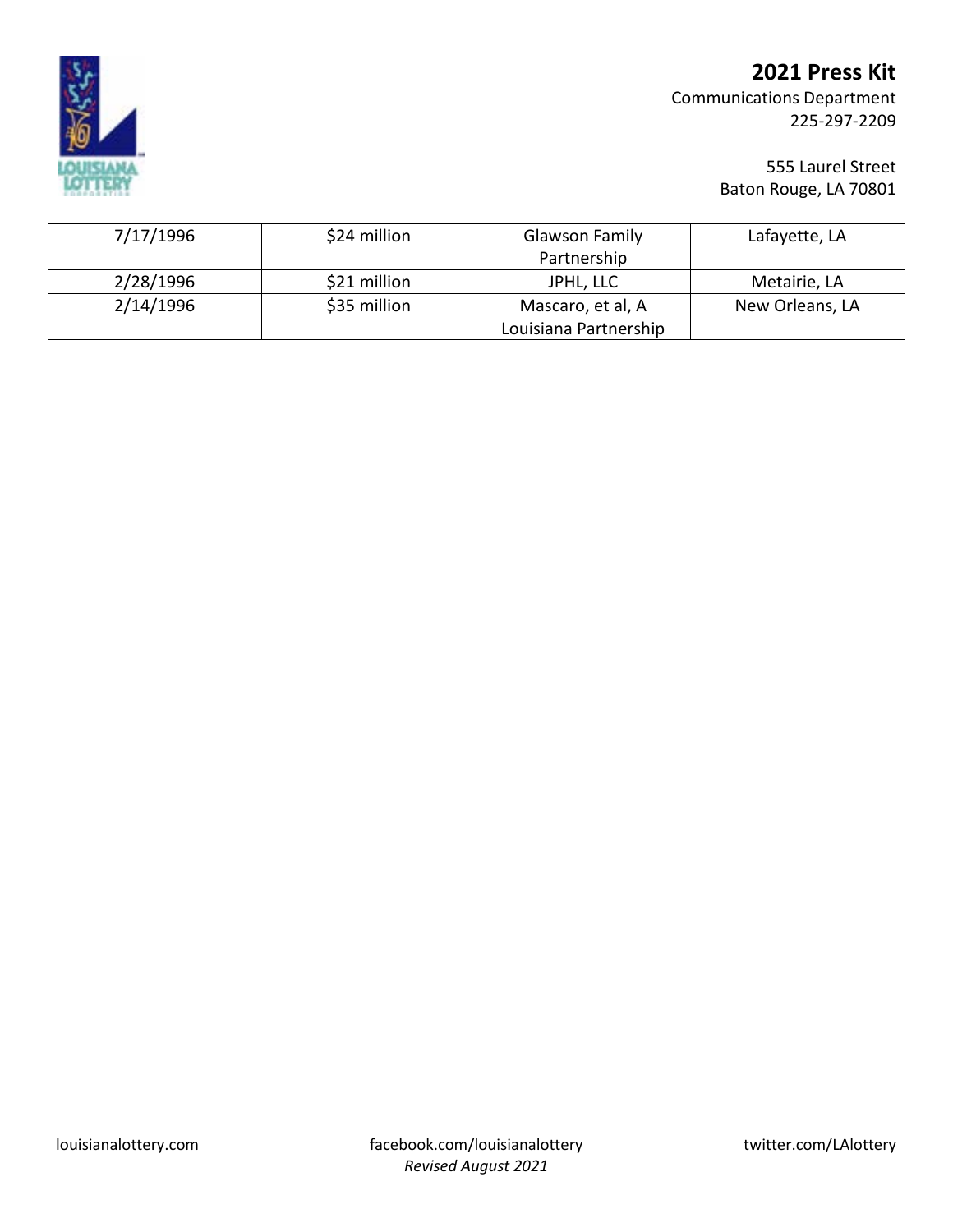

> 555 Laurel Street Baton Rouge, LA 70801

## **Mega Millions**

The multistate-jackpot game Mega Millions began in 1996 as The Big Game, changing its name in 2002. Louisiana Lottery began participating in the multistate game on Nov. 16, 2011. The prize pool is based on sales from 47 lotteries, including: Louisiana, Arizona, Arkansas, California, Colorado, Connecticut, Delaware, District of Columbia, Florida, Georgia, Idaho, Illinois, Indiana, Iowa, Kansas, Kentucky, Maine, Maryland, Massachusetts, Michigan, Minnesota, Mississippi, Missouri, Montana, Nebraska, New Hampshire, New Jersey, New Mexico, New York, North Carolina, North Dakota, Ohio, Oklahoma, Oregon, Pennsylvania, Rhode Island, South Carolina, South Dakota, Tennessee, Texas, U.S. Virgin Islands, Virginia, Vermont, Washington, West Virginia, Wisconsin and Wyoming.

Mega Millions underwent several enhancements in October 2017 designed to create larger jackpots and more millionaires. Key changes included a higher starting jackpot of \$40 million, faster growing jackpots, better odds to win the \$1 million match-5 prize and higher secondary prizes. In addition, the price of a ticket was raised from \$1 to \$2 to support the higher jackpots and secondary prizes.

Responding to decreased Mega Millions participation amid the COVID-19 health crisis, the consortium of lotteries that operate the game on behalf of 47 U.S. lottery jurisdictions, including the Louisiana Lottery, eliminated minimum starting jackpots and minimum jackpot increases after each roll. Instead, starting jackpots and jackpot increases between drawings are based on estimated sales and interest rates with no minimums. Starting jackpots are averaging \$20 million. The Mega Millions consortium is monitoring sales to determine when and if the game can revert back.

Mega Millions holds the record for the second largest jackpot in North American history—\$1.537 billion was won on Oct. 23, 2018 by a single ticket sold in South Carolina.

In fiscal year 2021, Mega Millions sales reached over \$48.2 million.

#### **The Game**

For \$2 per play, players pick five numbers, 1 through 70, and one yellow Mega Ball number, 1 through 25. Drawings are conducted on Tuesdays and Fridays in Atlanta, Georgia, and are broadcast live on participating local television stations at 10 p.m. Central Standard Time. Tickets must be purchased by 9 p.m. on the day of the drawing. The odds of winning any prize, ranging from \$2 to the jackpot, are 1 in 24. The odds of winning the jackpot are 1 in 302.6 million for matching all six numbers. The advertised jackpot is expressed as an annuity payable in 30 graduated annual installments, although winners have the option of taking a lump-sum cash payment equivalent to the jackpot prize pool. Jackpot prizes are pari-mutuel and are divided equally among all jackpot-winning tickets. For an additional \$1 per play, players can choose the Megaplier option which gives them a chance to multiply any nonjackpot prize won by the Megaplier number (2, 3, 4 or 5)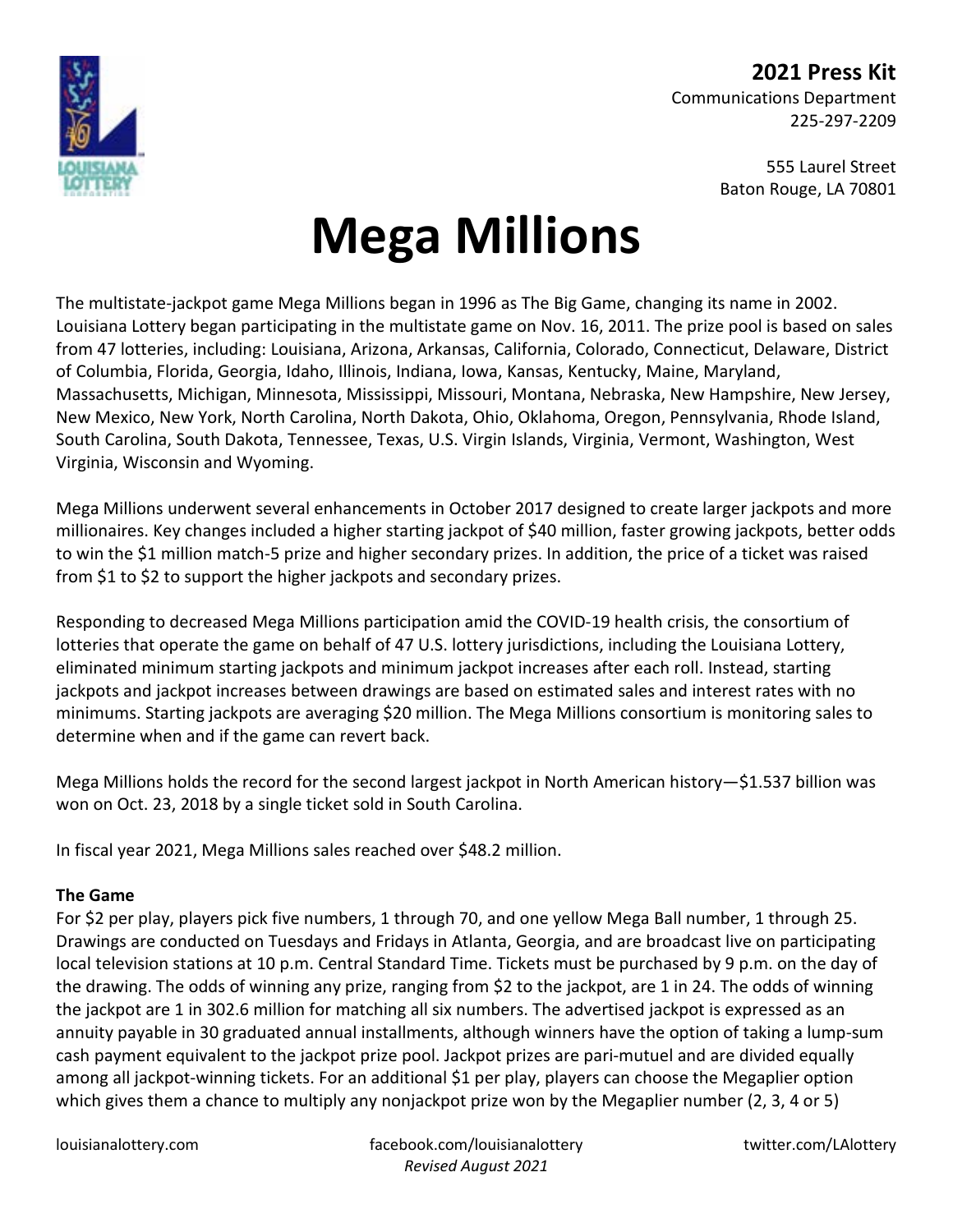

Communications Department 225-297-2209

> 555 Laurel Street Baton Rouge, LA 70801

randomly selected from a weighted field at the time of the Mega Millions drawing when the Megaplier is purchased. In accordance with game rules, certain Mega Millions and Megaplier prizes, including the match-5 prize, may become pari-mutuel if claims exceed available prize funds. As with all Lottery draw-style games, Mega Millions prizes must be claimed within 180 days of the drawing in which they are won.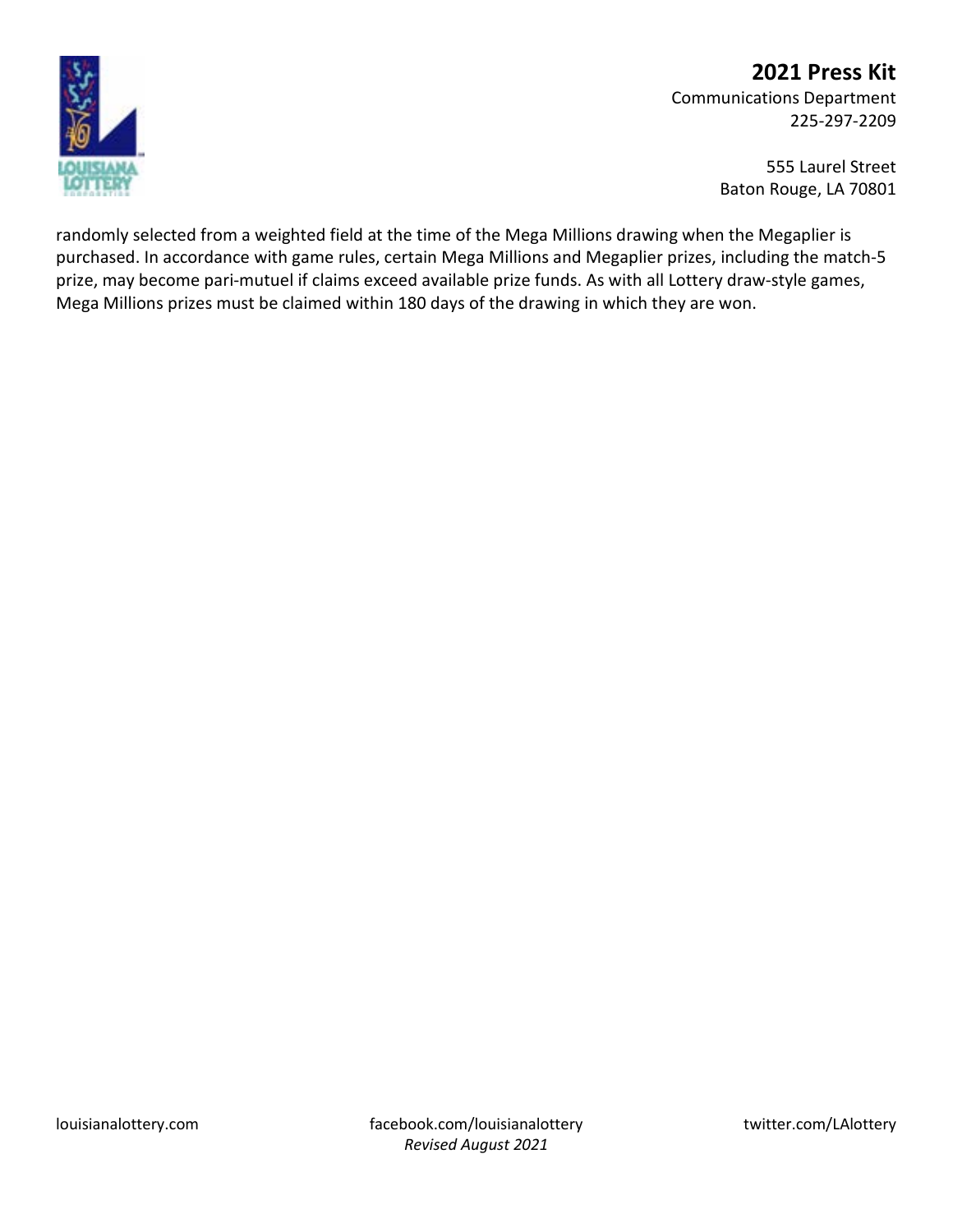

> 555 Laurel Street Baton Rouge, LA 70801

## **Lottery Odds**

Ever since games of chance were invented, people have attempted to come up with a strategy for winning. While it's certainly fun to pick favorite numbers, there is no way to beat the odds of any given legitimate lottery game without pure luck — that's what makes it a game of chance. For each type of wager, every player has an equal opportunity to win. To understand that concept, it helps to understand odds.

Every Louisiana Lottery game has odds associated with the overall game and with individual outcomes. Odds are based on a mathematical formula that indicates your chance of winning. The Lottery posts overall odds for a game, which express the chances of winning ANY prize per wager, as well as the odds of winning a particular prize amount within the game. For example, a \$3 scratch-off game may have overall odds of 1 in 3.9 to win any prize, but odds of 1 in 320,000 to win the top prize.

#### **Scratch-Offs**

Scratch-off odds vary depending upon the prize pool and prize structure of the game. Factors that impact game odds include how many individual prizes are in each of the prize levels, the total number of tickets printed for the game and the payout percentages for the game, which all vary by ticket price. Odds are determined by taking the total number of tickets in a game and dividing it by the total number of prizes in that game. For example, if there are 500,000 winning tickets and there are 1.5 million tickets printed, the overall odds of winning a prize would be:

 $\frac{1.5 \text{ million}}{500,000}$  or 1 in 3

Odds of 1 in 3 mean that you have a 1 in 3 chance of winning. If you divide 1 by 3, you get .3333 or 33 percent. So overall odds of 1 in 3 mean you have a 33 percent chance of winning a prize over the entire game. Said differently, overall game odds of 1 in 3 mean that 33 percent of the game's tickets are winners. This does not mean that every third ticket is a winner. Winning tickets are randomly distributed throughout the game to ensure the game's integrity so that NO ONE, not even Lottery staff, knows which tickets are winners.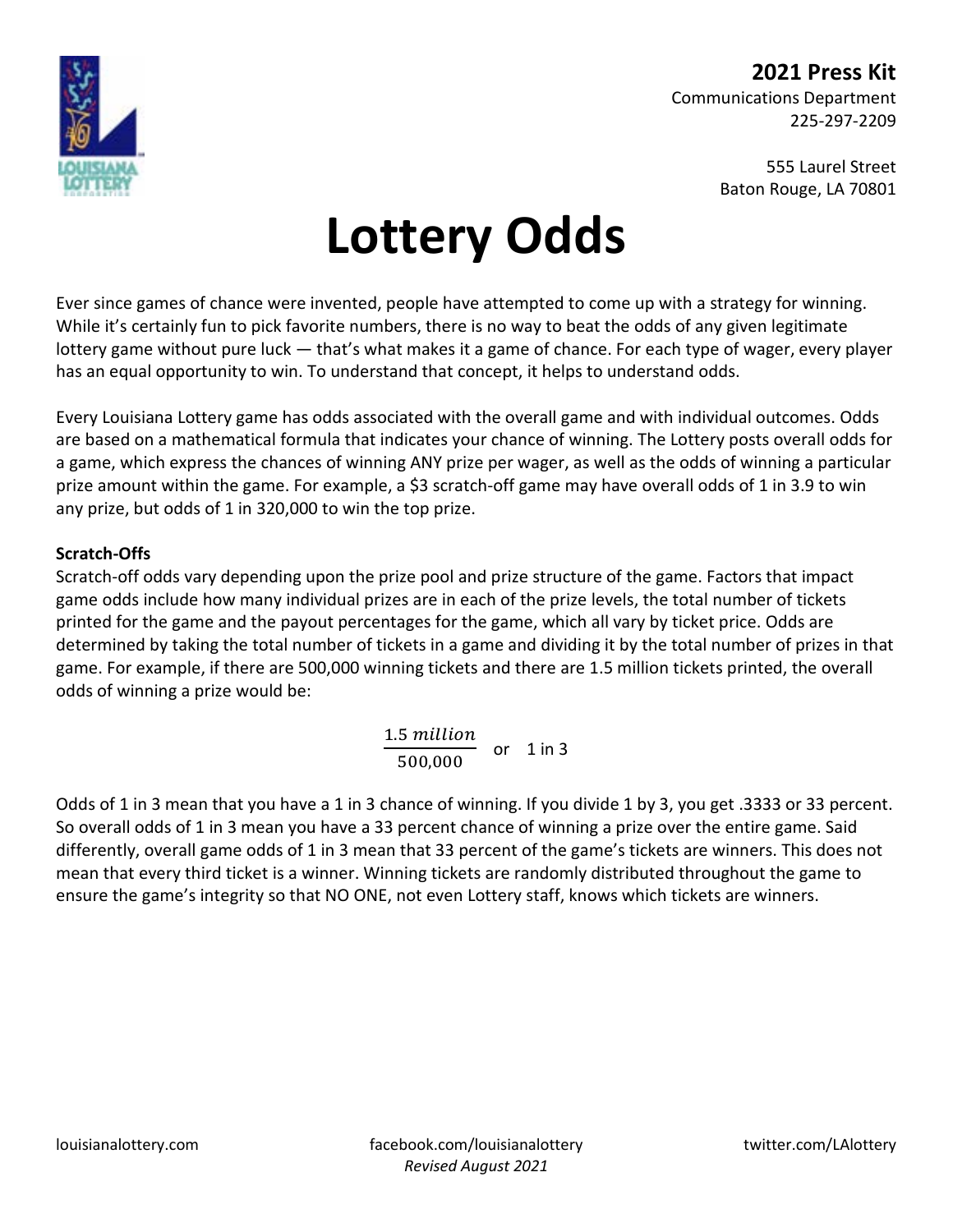

Communications Department 225-297-2209

> 555 Laurel Street Baton Rouge, LA 70801

#### **Draw-style Games**

The same theory of randomization applies to the drawing process for draw-style games. For example, Pick 3 "Straight" odds of 1 in 1,000 mean there are 1,000 different Pick 3 "Straight" combinations and one of those will be drawn. It does not mean that in 1,000 drawings, a given Pick 3 combination will definitely be drawn. That's because numbers that have been drawn in the past are not eliminated from the draw. To be a truly fair game, every unique number combination has an EQUAL chance of being selected for every drawing regardless of whether or not it was drawn in the past. Draw-style game odds will vary depending upon the game's matrix, which includes the field of numbers from which to choose, the number of correct choices needed for a payout and whether the choices must be in correct order or not. For an individual wager in a draw-style game, the odds of winning a particular prize will generally increase with the potential prize amount. Using Lotto as an example, here is how the odds of winning the jackpot prize (1:5.24 million) are calculated. There is only one way to win the jackpot, by picking 6 numbers correctly from a field of 42:

 $\frac{42 x 41 x 40 x 39 x 38 x 37}{6 x 5 x 4 x 3 x 2 x 1} = 5,245,786$ 

Note that this formula works only for getting all 6 numbers correct. To determine the odds of matching only 3 out of 6 numbers to win the \$3 Lotto prize, you must factor in the odds of NOT matching the other 3 of the 6 numbers.

First, consider the number of ways to get 3 out of 6 numbers correct:

$$
\frac{6 x 5 x 4}{3 x 2 x 1} = 20
$$

And the number of ways to have 3 losing numbers:

$$
\frac{36 x 35 x 34}{3 x 2 x 1} = 7,140
$$

So the odds of matching *only* 3 numbers and winning the \$3 Lotto prize are 1 in 37:

20 x 7,140 = 142,800 winners

5,245,786 / 142,800 outcomes = 37

To determine the overall odds for the game, add the number of winners for each prize for each prize outcome and divide by the total number of outcomes.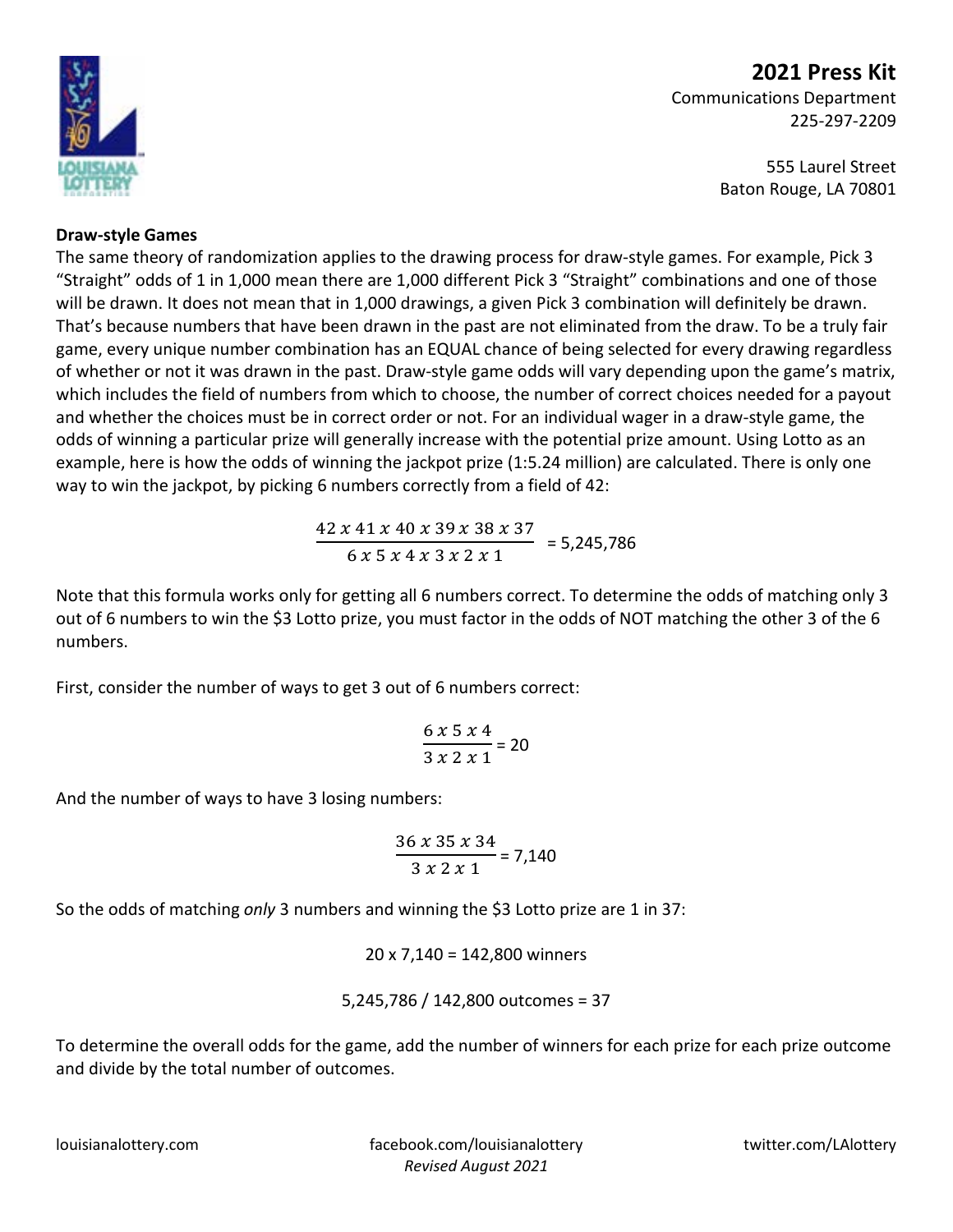

Communications Department 225-297-2209

> 555 Laurel Street Baton Rouge, LA 70801

#### **Fast Play**

Fast Play odds vary depending upon the prize pool and prize structure of the game. Factors that impact game odds include how many individual prizes are in each of the prize levels, the total number of tickets in a pool and the payout percentages for the game, which all vary by ticket price. Odds are determined by taking the total number of tickets in a prize pool and dividing it by the total number of prizes in that game. When a pool reaches 95% sold or all top prizes in the pool are sold, an additional pool is opened. For example, if there are 60,000 winning tickets in a pool size of 240,000 tickets, the overall odds of winning a prize would be:

 $\frac{240,000}{60,000}$  or 1 in 4

Odds of 1 in 4 mean that you have a 1 in 4 chance of winning. If you divide 1 by 4, you get .25 or 25 percent. So overall odds of 1 in 4 mean you have a 25 percent chance of winning a prize over the life of the game. Said differently, overall game odds of 1 in 4 mean that 25 percent of the game's tickets are winners. This does not mean that every fourth ticket is a winner. Winning tickets are randomly distributed throughout the pool to ensure the game's integrity.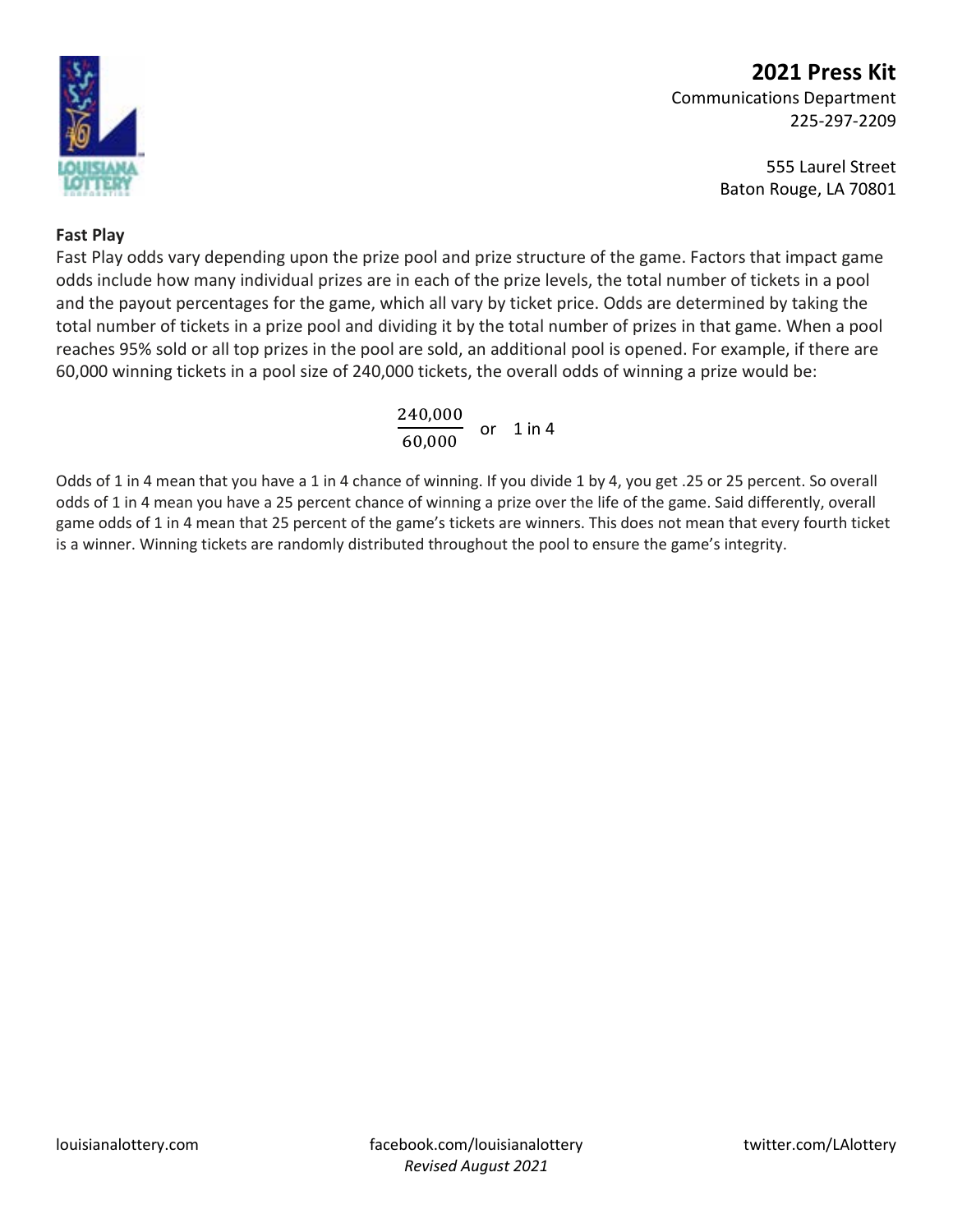> 555 Laurel Street Baton Rouge, LA 70801

# **Player Protection**

### **Claiming Prizes**

The Louisiana Lottery encourages players to put these protection tips into practice to ensure the best possible playing experience:

- 1. **Sign the Back of Lottery Tickets Immediately After Purchasing.** Lottery tickets are bearer instruments, which means the Lottery must pay the holder of a winning ticket presented for payment. Signing the back of their tickets is the single most important thing players can do to help protect themselves from theft and demonstrate ownership of their tickets. Any alteration to a winning ticket worth more than \$600 is cause for an immediate security investigation. Keep in mind, once a winning ticket has been paid, it is much more difficult to determine whether another individual was the rightful owner. By law, the Lottery can pay a winning ticket only once.
- 2. **Learn How to Play & Check Tickets After the Drawing.** Players should familiarize themselves with the rules and winning combinations for the games they play to determine how much they've won before presenting tickets for cashing. This information can be found on the Lottery's website, in "How to Play" brochures located in retailer play centers and on scratch-off game tickets. The Louisiana Lottery Official Mobile App, available for FREE download on Apple or Android smartphones and tablets, allows users to scan the barcode on draw-style game, Fast Play and scratch-off tickets to determine whether they are winners and the amount of the win. Winning numbers can be found on the app, the Lottery's website, the Lottery's winning numbers hotline (225-297-2350), and via nightly broadcasts on the Lottery's Official Drawing Show. They can also be printed from retailer ticket terminals.
- 3. **Watch the Customer Display Unit to Verify Any Winnings.** Players should pay attention to the discreet Customer Display Unit when having their tickets cashed at Lottery retailers. The small screen will tell whether or not the scanned ticket is a winner, and if so, how much is won. If the winnings are more than \$600, the display will direct the player to a Lottery office to claim the prize.
- 4. **Ask for a Validation Receipt.** Winning tickets worth \$600 or less can be paid by Lottery retailers. Players are encouraged to ask for a receipt confirming whether the ticket was a winner or the amount won if ever they are in doubt. If a player is told his/her ticket is not a winner, he/she may request its return. There is no reason for a retailer to keep a non-winning ticket.
- 5. **Report Any Concern Right Away.** To report a problem or concern with cashing a winning ticket, players should contact the Lottery immediately at signitnow@louisianalottery.com with detailed information regarding their complaint or the incident.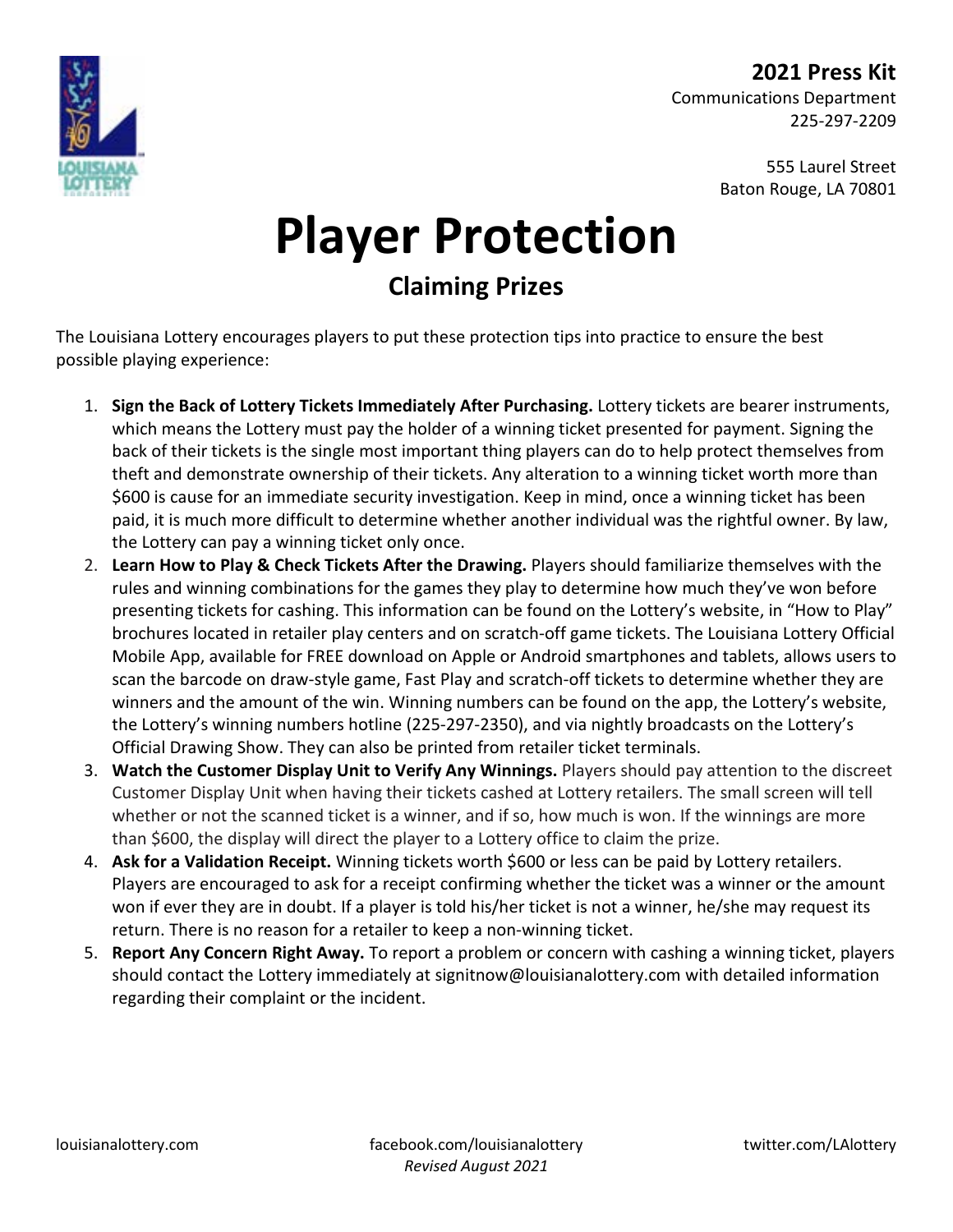

Communications Department 225-297-2209

> 555 Laurel Street Baton Rouge, LA 70801

# **Player Protection**

### **Illegal Lottery Scams**

Using a variety of methods, schemers promise lottery prizes to lure individuals into sharing personal information or sending them large amounts of money in advance. Here are red flags that a prize notification may be a scam:

- **The notification requests the "winnings" be kept a secret.** This ploy is to keep individuals from sharing the information with family members who may help them realize that it is a scam.
- **A ticket was not purchased for the particular game or the player did not enter the drawing in which the prize was won.** Every legitimate lottery business model requires the payment of prizes from funds collected through the sale of tickets. Even the IRS only issues refunds based on taxes already paid! Players should ask themselves where the funds came from to pay the prize and whether they recall physically entering the drawing or purchasing a ticket. Remember, there is no such thing as free money.
- **Players are asked to make up-front payments of processing fees, taxes or insurance in order to collect the winnings.** This is the foundation upon which all scams are based. No legitimate lottery will ever require up-front payment of any kind from winners in order to claim a prize. Any withholdings, such as taxes owed by the winner, are deducted from the prize funds.
- **Players are guaranteed that they will win a prize if they pay to join a pool.** Legitimate lotteries do not require players to join a pool in order to play. Also, legitimate lotteries cannot guarantee a ticket will win a prize. Even if there was a way to "fix the system" in order to win, participation would constitute a serious crime. Remember, gambling across state lines through the Internet, phone or mail is illegal. Also, scam artists that set up shop oversees are more difficult to prosecute.

#### **Tips to Avoid Scams**

- Never give personal information, your credit card numbers, bank account numbers, or social security number over the phone or internet to a business promising lottery jackpots.
- If you haven't purchased a ticket for the particular game or entered the particular drawing in which the prize was won, don't respond to the notification.
- Never believe a letter, phone call, or email, text message or social media post from someone who offers you a guarantee of winning a prize.
- Never trust someone who says you can win the lottery by purchasing a set of "winning numbers" instead of a ticket.
- Never pay processing fees, upfront taxes, insurance, or commissions to claim a lottery prize.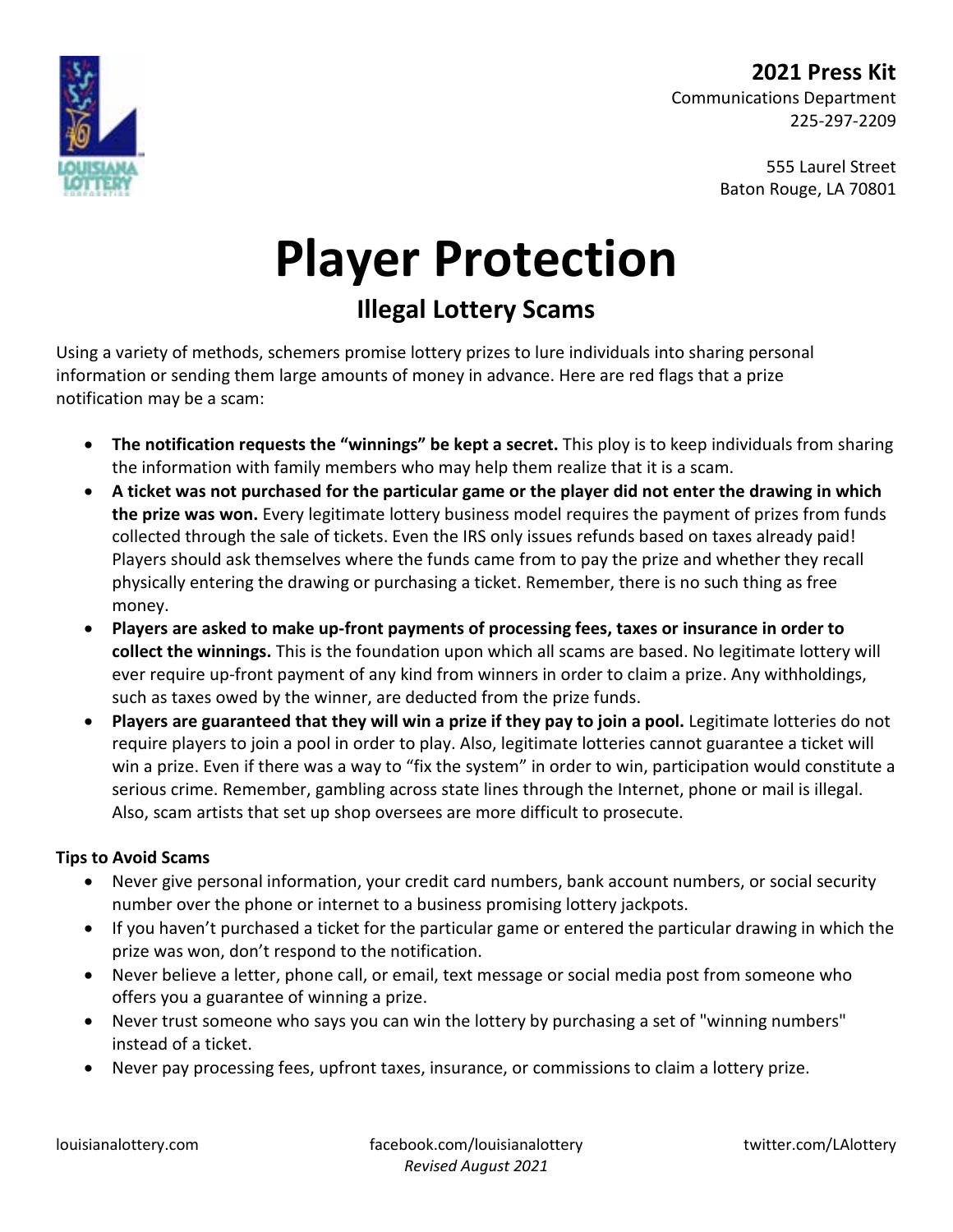

> 555 Laurel Street Baton Rouge, LA 70801

## **Minimum Age Requirement**

#### **The Law and Penalties**

According to state law, Lottery ticket purchasers must be at least 21 years of age. Individuals who sell tickets are required to obtain proof of age through a current valid driver's license, a state-issued ID card, a passport or military or federal ID containing both a photo and date of birth. The Lottery's retailer regulations hold retailers responsible for their employees' adherence to this law. If retailers are found not in compliance, their contracts can be suspended, revoked or terminated. To assist in ensuring compliance, many retailers choose to utilize point-of-sale technology that requires the swipe of the ID of a customer purchasing tickets.

Any person who knowingly sells to a minor can be fined between \$100 and \$500 for the first offense and \$200 to \$1,000 for each subsequent offense. Underage purchasers can also be fined up to \$100.

The 21 minimum age requirement to purchase Lottery tickets changed from 18 years of age in 1998 to coincide with the age requirement for other forms of gaming in the state. Louisiana is one of only a few states that require Lottery ticket purchasers to be at least 21 years of age. Most states with lotteries have a minimum age requirement of 18.

Individuals who are at least 21 years of age can give Lottery tickets to a person under 21 as a gift, although minors must be accompanied by a legal guardian or a family member who is at least 21 years of age in order to claim a Lottery prize. The Lottery's statute does not contain a minimum age requirement to sell Lottery tickets; retailers are governed by employment law in that regard.

#### **Enforcement, Prevention & Education**

Although the Lottery is not engaged in law enforcement, it is required to report all suspected violations of underage gambling to the District Attorney or Louisiana Attorney General's Office and local law enforcement. The Lottery's security department investigates any complaints of noncompliance.

The Lottery aggressively promotes the 21 minimum age requirement by printing it on all tickets, news releases, sales material and signage, as well as reinforcing the message in retailer training and communication. In addition, the Lottery is a member of the Louisiana Responsible Vendor Program, which establishes mandatory training and certifies vendors on minimum age requirements for alcohol, tobacco and lottery sales. The program is administered by the state's Office of Alcohol and Tobacco Control.

The Lottery has also partnered with the Louisiana Oil Marketers and Convenience Store Association, the Louisiana Retailers Association, the Louisiana Office of Alcohol and Tobacco Control and the security departments in its retail chain accounts to educate retailers and their employees about the 21 minimum age requirement.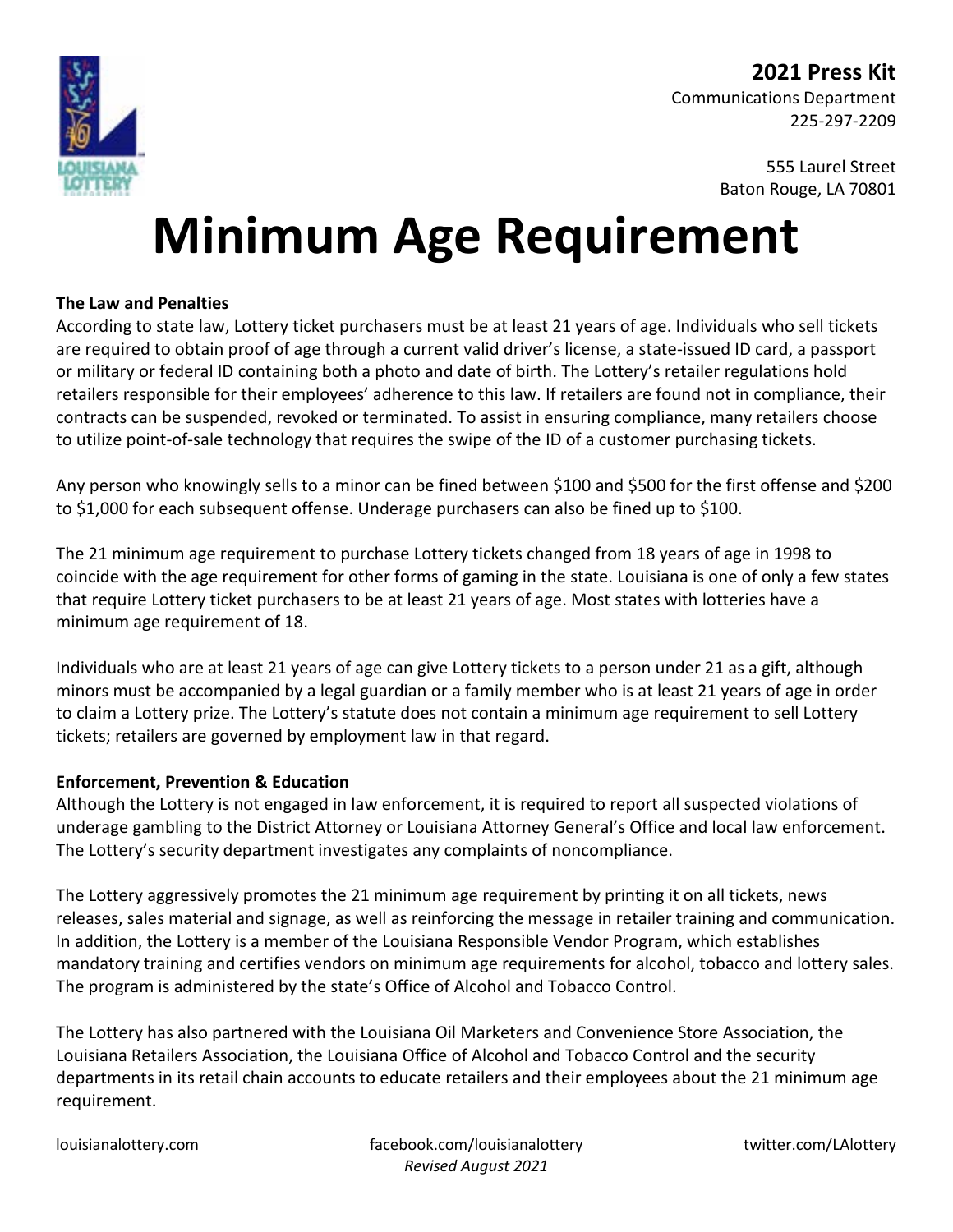

> 555 Laurel Street Baton Rouge, LA 70801

## **Problem Gambling and Responsible Play**

Seventy-four percent of Louisiana adults have reported participating in some form of gaming at least once, and the vast majority of them do so responsibly as a form of entertainment. However, according to a 2016 study by the Louisiana Department of Health, Office of Behavioral Health, approximately 5.4% of all Louisiana adults are labeled as potential problem gamblers and 2.9% are considered pathological gamblers.

Like other addictions, the problem gambler has little power over his or her urge to gamble, which can result in psychological, financial, emotional, marital and legal problems for the gambler and his or her family. As a result, gambling is no longer fun — it's no longer a game.

Problem gambling is not a bad habit or a moral weakness. It is a serious condition that can be treated. The good news is that hope and help are available. In fact, Louisiana is the only state to offer all of the following forms of confidential problem gambling treatment, most of which are state funded: inpatient, outpatient, private counseling and 12-step meetings.

According to the National Council on Problem Gambling, the average per capita investment for problem gambling services in the 40 states with publicly funded services is 37 cents; Louisiana's per capita public investment is 55 cents.

The Louisiana Lottery Corporation supports the work of the Department of Health and Hospitals-Office of Behavioral Health and the Louisiana Association on Compulsive Gambling by printing the problem gambling helpline number, 1-877-770-7867, on all tickets, advertising, news releases and sales materials; promoting National Problem Gambling Awareness Week in March; and conducting responsible play public service campaigns. In addition, \$500,000 of the Lottery's annual proceeds transferred to the state is earmarked for problem gambling programs.

Fortunately, 78% of survey respondents report awareness of the hotline with 5% recalling seeing it on a Lottery ticket.

The Lottery also provides resources on problem gambling and responsible play tips on a special section of its website, louisianalottery.com/play-responsibly, and provides responsible play literature in its play centers located in Lottery retailers throughout the state.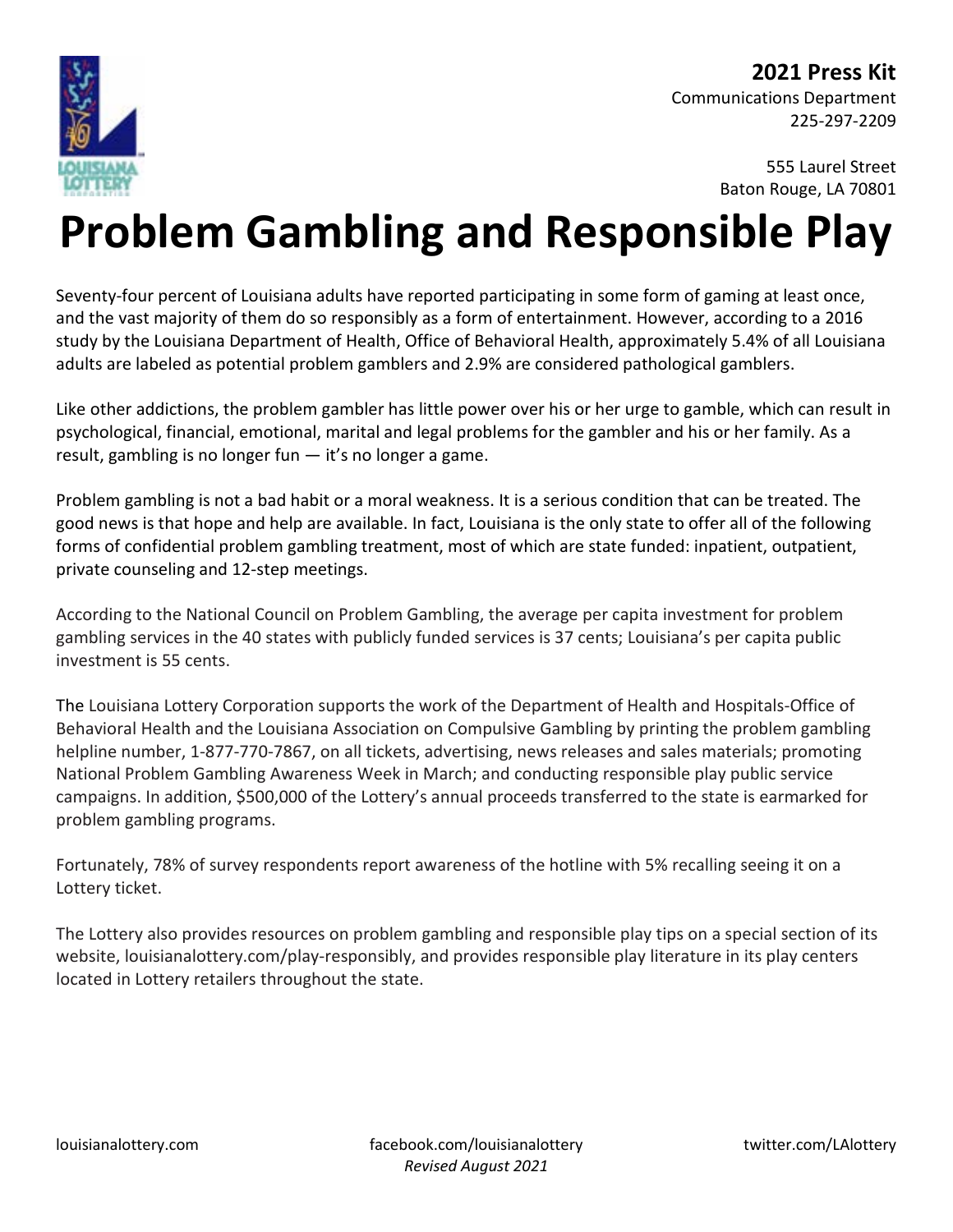

555 Laurel Street Baton Rouge, LA 70801

## **Responsible Play Tips**

The Louisiana Lottery encourages everyone to play responsibly. Here are a few tips:

- Think of the money you lose as the cost of your entertainment.
- Set a dollar limit and stick to it.
- Set a time limit and stick to it.
- Accept losing as part of the game.
- Don't borrow money to gamble.
- Don't let gambling interfere with family, friends or work.
- Don't gamble to win back losses.
- Don't use gambling as a way to cope with emotional or physical pain.
- Gamble only for fun.
- Know the warning signs of problem gambling.

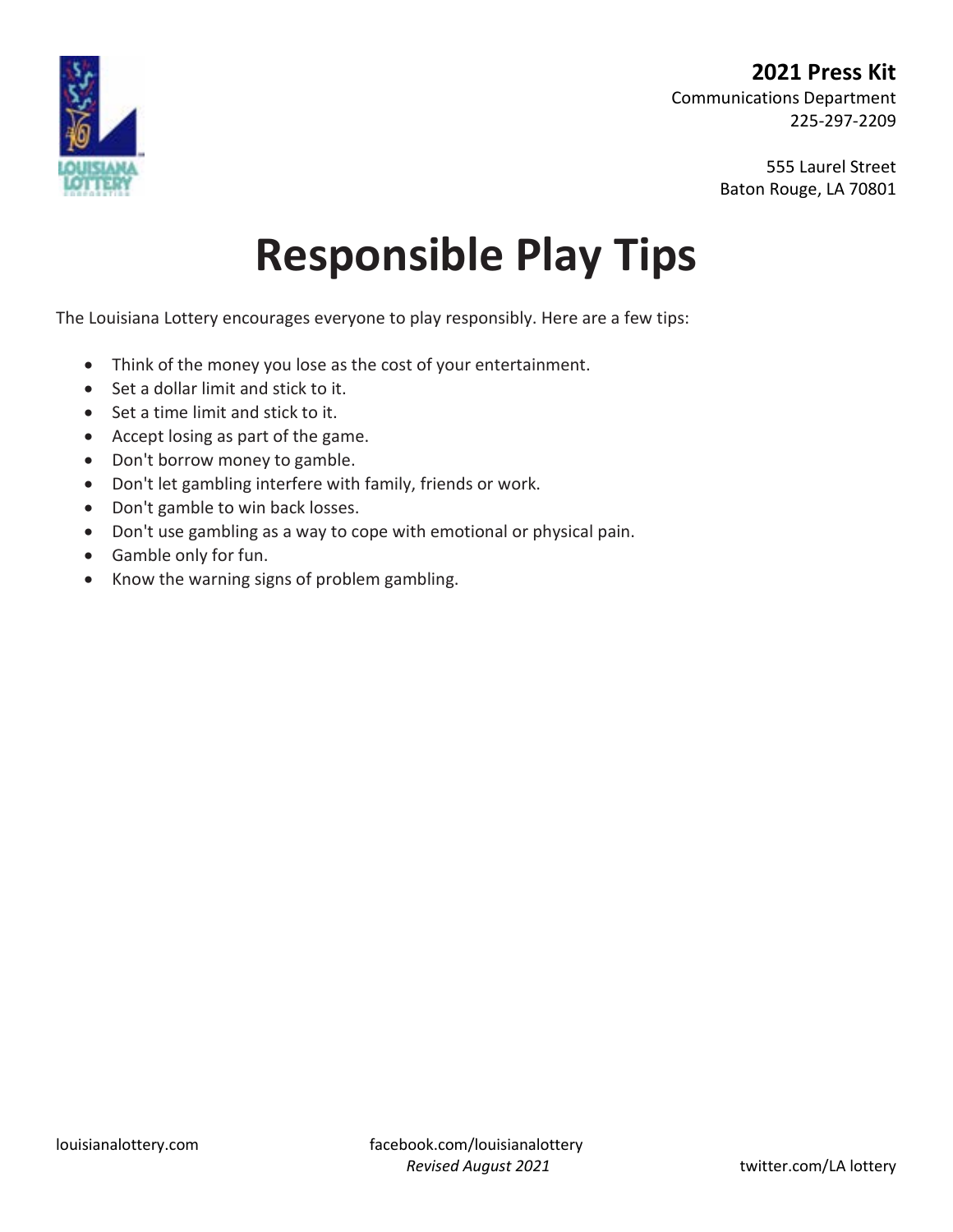

555 Laurel Street Baton Rouge, LA 70801

## **Historical Timeline**

**1990.** *October 6.* Louisiana voters approve a constitutional amendment creating the Louisiana Lottery Corporation by a 7 to 3 margin.

**1991.** *September 6.* The first instant scratch-off game *Louisiana Treasures* goes on sale.

**1992.** *January 22.* The first draw-style jackpot game Lotto is introduced with a starting jackpot of \$2 million.

*August 31.* Pick 3 launches with daily drawings. *September 26.* The Robert H. LeBas Family Partnership of Church Point claims the largest recorded Lotto jackpot of \$21,208,165.

**1993.** *November.* Cumulative Lottery sales top the \$1 billion mark.

**1994.** *May 8.* The Lottery begins using automated drawing machines for daily Pick 3 drawings.

**1995.** *March 5.* The Lottery becomes the 19th lottery, of the now 47, to join the multistate game Powerball. The Lottery also begins offering Easy 5 until Oct. 1998.

**1996***. January 15.* The Problem Gambling Helpline is launched by the state, and the Lottery adds the number to all tickets and advertising. *February 14.* Louisiana experiences its first Powerball jackpot winner with two more jackpotwinning tickets sold for the Feb. 29 and July 17 drawings.

**1997.** *March 16.* The Lottery begins offering the multistate game Daily Millions until April 1998.

**1998.** *October 12.* Cash Quest is introduced with drawings on Wednesdays and Saturdays. Drawings are increased to five days a week in May 2003 until the game ends in Sept. 2007.

**1999.** *March 1.* Pick 4 is introduced with daily drawings.

*December.* Cumulative treasury transfers reach \$1 billion.

**2000.** *September 9.* The Lottery begins offering the multistate game Rolldown until April 2002.

**2001.** *March 4.* The Power Play option is added to Powerball, giving players the chance to multiply nonjackpot winnings for an additional \$1 per play.

**2002.** *July 1.* The Lottery's headquarters moves to its permanent building in downtown Baton Rouge.

**2003.** *June.* The Lottery begins participating in the AMBER Alert network through its retailers. *October.* Cumulative revenue tops the \$4 billion mark.

**2004.** *July 1.* A constitutional amendment approved by voters takes effect to dedicate Lottery proceeds to the Minimum Foundation Program, which funds K-12 public education in Louisiana.

**2005.** *August 29.* Hurricane Katrina strikes the Gulf Coast, causing the loss of over 900 Lottery retailer locations, including 700 in the New Orleans area. *September 24.* Hurricane Rita follows, disabling an additional 300 retail stores in Southwest Louisiana.

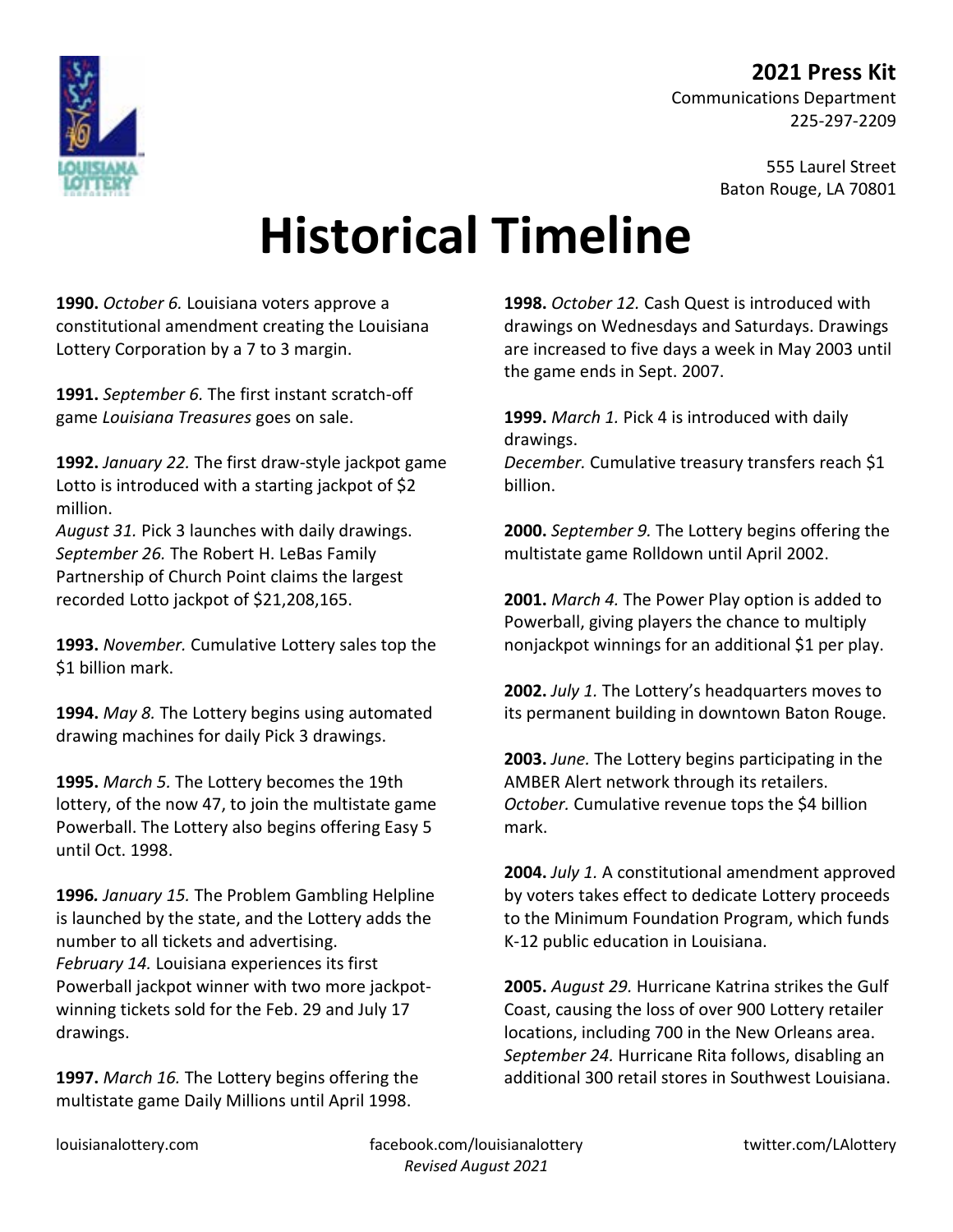

*October 19.* A record Powerball jackpot causes the Match-5 Bonus prize to kick in for the first time with three Louisiana players each winning \$853,492.

**2006.** *November.* The Louisiana Lottery becomes the first North American lottery to receive industry verification that its quality assurance processes meet industry best practices.

**2007.** *April 27.* The Lottery conducts its \$1,000,000 Spectacular Second-Chance Drawing live from five finalists' entries.

*September 16.* The Lottery relaunches Easy 5 with a starting jackpot of \$50,000.

*December 17.* The Lottery launches its *Let the Good Times Roll* scratch-off featuring the artwork of Louisiana artist Darrin Butler, who won the Louisiana JAZZ art contest sponsored in conjunction with the Office of the Louisiana Lieutenant Governor and the Department of Culture, Recreation & Tourism.

**2008.** *January 16.* Carl Hunter wins the single largest prize in Louisiana Lottery history, a \$97 million Powerball jackpot.

*February 18.* The Lottery launches its first-ever \$10 raffle game, Millionaire Raffle.

*April.* The Lottery Corporation receives the Certificate of Achievement for Excellence in Financial Reporting for the tenth consecutive year from the Government Finance Officers Association (GFOA).

*July.* Cumulative Lottery transfers to the state treasury top \$2 billion.

**2009.** *January.* Powerball's starting jackpot jumps to \$20 million to make it the largest starting jackpot of any lotto-style game in the world. The Lottery partners with Louisiana music legend Al

Communications Department 225-297-2209

> 555 Laurel Street Baton Rouge, LA 70801

"Carnival Time" Johnson to celebrate his anthem's 50<sup>th</sup> anniversary in conjunction with the promotion of its Mardi Gras scratch-off.

*June 30*. The Lottery ends its fiscal year with the highest sales since 1993.

*September 8.* The Lottery partners with the New Orleans Saints to launch the first-ever teamthemed scratch-off game with a series of secondchance drawings for game ticket packages and autographed merchandise. Saints go on to become World Champions.

*December.* The Lottery partners with the Zulu Social Aid and Pleasure Club to launch the first-ever Mardi Gras scratch-off game featuring a parade krewe brand.

**2010.** *February 8.* The Lottery launches its second raffle game, \$1,000,000 RAFFLE.

*June 27.* For the first time since start-up, the Lottery upgrades both its retailer terminal equipment and gaming system. *November.* Cumulative revenue tops \$6.5 billion

and cumulative transfers top \$2.3 billion.

**2011.** *February 28.* The Lottery brings back the popular \$10 game Millionaire Bonus Raffle. *April 4.* The Lottery sponsors a T-shirt design contest to celebrate its 20<sup>th</sup> anniversary. *July 11.* Capitalizing on the popularity of alligator hunters and reality TV stars Troy and Jacob Landry of Pierre Part, the Lottery launches the \$2 scratchoff game Choot 'Em®.

*November 16.* The Lottery introduces a new multistate game, Mega Millions, a \$1 per play draw-style game featuring starting jackpots of \$12 million.

**2012.** *January 15.* The multistate game Powerball undergoes several changes to produce bigger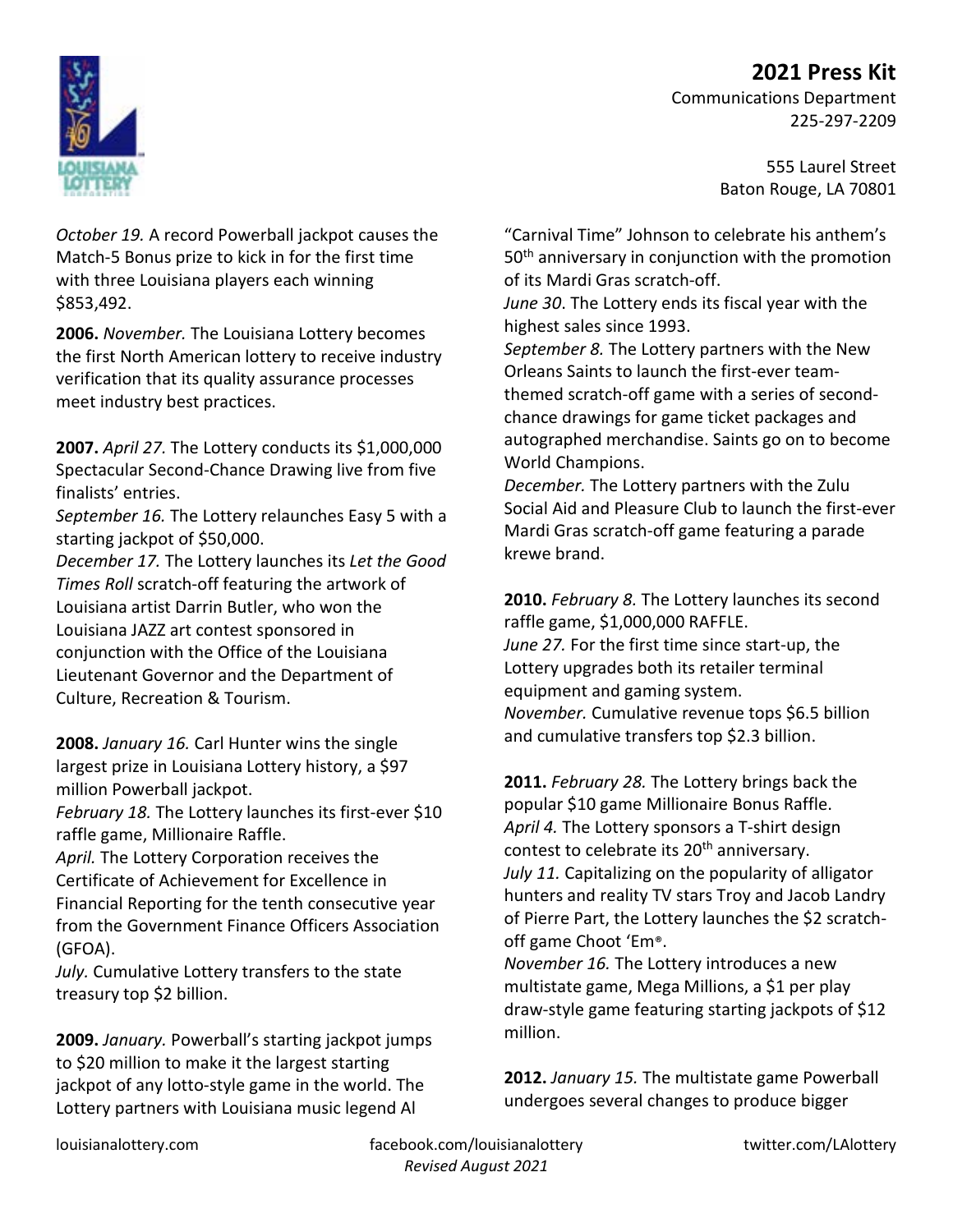

jackpots and better odds of winning, with the cost of a ticket increasing from \$1 to \$2.

*March 16.* The Lottery receives the Certificate of Achievement for Excellence in Financial Reporting for the  $14<sup>th</sup>$  consecutive year from the Government Finance Officers Association (GFOA).

*March 19.* In commemoration of Louisiana's bicentennial, the Lottery introduces the \$2 scratchoff game Lovin' Louisiana – 200 Years.

*April 3.* The Lottery cooks up a new \$2 scratch-off called Crystal Hot Cash, featuring Louisiana's iconic Crystal Hot Sauce.

**2012.** *June 30.* Louisiana Lottery sales top \$400 million for the first time since 1993, with fiscal year 2012 sales of \$429.6 million. The treasury transfer of \$156.9 million for fiscal year 2012 is the Lottery's second-highest since inception. *July 30.* Entering into a strategic alliance with the popular hunting magazine Louisiana Sportsman, the Lottery launches a \$2 scratch-off game by the same name.

*August 27.* The Lottery launches its fourth New Orleans Saints-themed scratch-off entitled I LOVE MY SAINTS.

**2013.** *February 11.* The Lottery launches a MONOPOLY® scratch-off game at the \$5 price point after two successful \$2 games earlier in its history. *February 13.* Looking to new technology to help increase its retail presence, the Lottery deploys self-serve vending machines called WinStations at 20 select retailers throughout the state. *February 25.* Recognizing the popularity of online video content, the Lottery launches a weekly YouTube talk show called The Big Deal. *April 1.* ezDay\$ of April, a month-long promotion for Easy 5 with ezmatch, breathes new excitement into one of the Lottery's in-state jackpot games.

Communications Department 225-297-2209

> 555 Laurel Street Baton Rouge, LA 70801

*May 25.* Louisiana's 15th Powerball jackpot-winning ticket is sold in New Orleans. The \$50 million prize is split with two other winning tickets sold in Delaware and Florida; The Williams Trust of New Orleans claims Louisiana's portion.

*July 22.* The Lottery enlists Club Lotteaux members and Facebook fans to help choose its 2013 holiday scratch-off lineup via an online promotion entitled Jingle Bells in July.

*July 31.* Fiscal year sales top \$400 million for the second year in a row.

*August 5.* The Lottery launches the \$5 scratch-off *BLACK & GOLD SAINTS*, partnering with the New Orleans Saints for the fifth year.

*October 19.* The multi-state jackpot game Mega Millions undergoes enhancements, including a higher starting jackpot, a \$1 million match-5 prize and lower overall odds of winning, designed to create larger jackpots and more millionaires. *December 16.* The Lottery launches the first \$5 Duck Dynasty-branded scratch-off in the country, with tickets featuring members of A&E Network's hit reality series.

**2014.** *January. 1.* Changes are made to the Power Play add-on feature of the multi-state jackpot game Powerball, with certain prize levels once again dependent upon a multiplier. *February. 21.* A brand new website is launched, offering players improved functionality, upgraded features and a clean, sophisticated design. *March 1.* To revitalize player interest in its flagship draw-style game Lotto, the Lottery launches Lotto Lagniappe, a four-month promotion offering bonus entries for monthly raffle drawings. April 11. For the 16<sup>th</sup> consecutive year, the Lottery receives the Certificate of Achievement for Excellence in Financial Reporting from the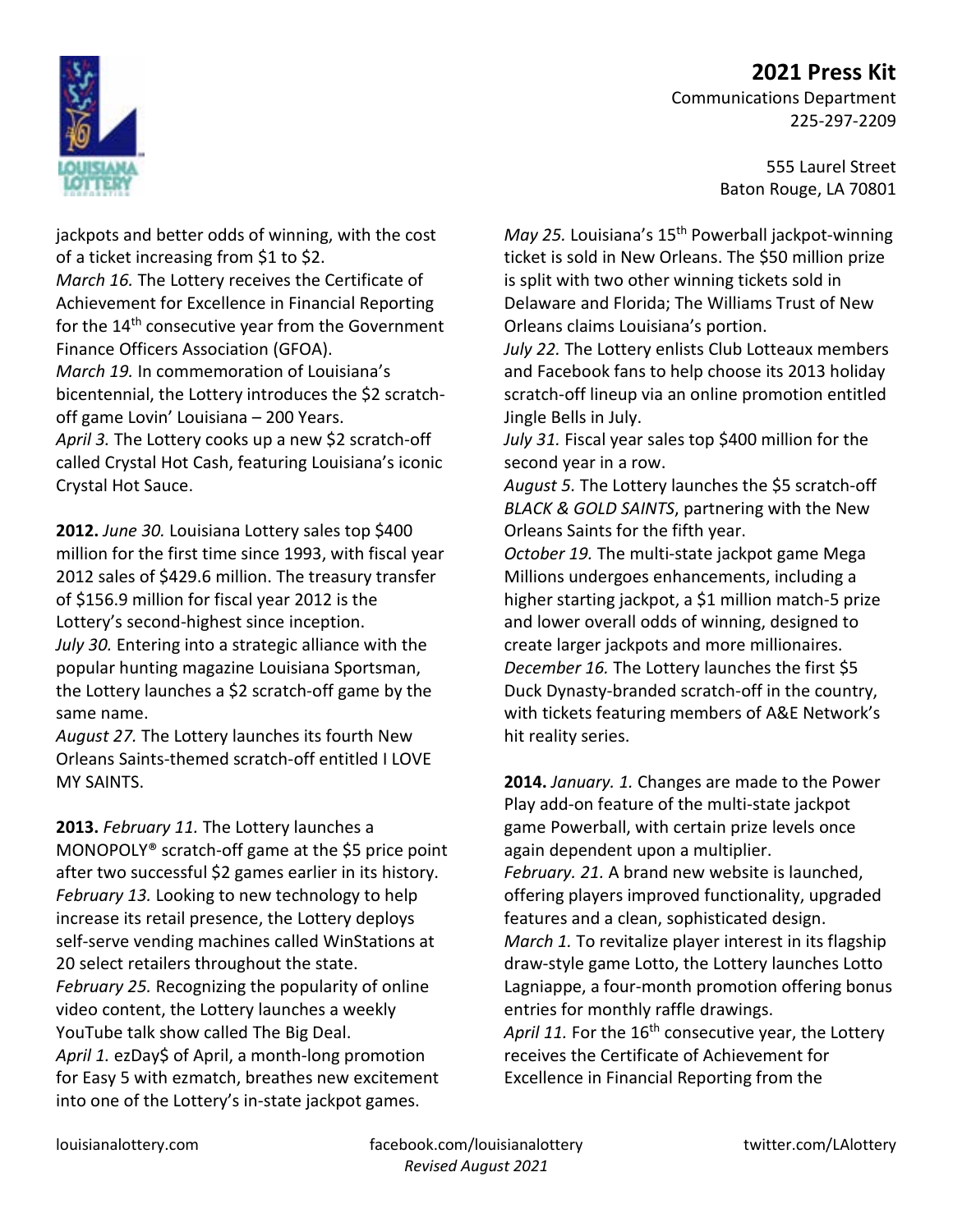555 Laurel Street

Baton Rouge, LA 70801

Communications Department 225-297-2209



Government Finance Officers Association of the United States and Canada.

*June 30.* Lottery revenue tops \$450 million for the fiscal year and \$161.6 million is transferred to the state treasury for K-12 public education, not including an additional \$9 million to the state treasury for the Louisiana Mega Project Development Fund as part of a 2014 legislative act. The exemplary results land the Lottery in the top 10 state lotteries for instant sales growth in 2014. *August 18.* The Lottery launches its sixth New Orleans Saints-themed scratch-off entitled SAINTS.

**2015.** *March 2.* The Lottery launches a \$2 Tony Chachere's-themed scratch-off, featuring the creole seasoning brand's iconic can and character. *June 17.* The Lottery launches an Instagram account as an effort to further promote its brand with visual updates and cultural happenings around the state.

*June 30.* Lottery revenue tops \$452 million for the fiscal year and \$168 million is transferred to the state treasury for K-12 public education, not including an additional \$20 million transfer from the Lottery's unclaimed prize fund for the Minimum Foundation Program and another \$5.9 million from cash reserves for the Lottery Proceeds Fund per a 2015 legislative act.

*August 10.* The Lottery launches the \$5 scratch-off *SAINTS FEVER!,* its seventh year partnering with the New Orleans Saints.

*October 4.* Changes are made to the multistate jackpot game Powerball in an effort to produce larger jackpots and better overall odds of winning. A 10x multiplier is added to the Power Play add-on feature for drawings with jackpots under \$150 million. The match-4 plus Powerball prize jumps from \$10,000 to \$50,000.

*October 12.* The Lottery launches the Retailer Portal website giving store owners 24/7 access to accounting, inventory and sales reports. *October.* The Lottery's \$2 game *Spice It Up!* is chosen as the Best New Instant Game of 2015 by NASPL.

**2016.** *January 13.* The Powerball jackpot is hit at a record \$1.58 billion, producing three Louisiana millionaires and \$60.2 million in sales during its record run.

*April.* The Lottery is awarded the Sharon Sharp Good Causes Award by Public Gaming Research Institute for having the highest percentage yearover-year increase in net revenue transferred to its beneficiary among any lottery.

*June 30.* Lottery revenue tops \$500 million (\$508.4 million total) for the first time ever during a fiscal year and \$177.9 million is transferred to the state treasury for K-12 public education.

*August 8.* The Lottery launches the \$5 scratch-off *SAINTS GOLD,* its eighth year partnering with the New Orleans Saints.

*September 6.* The Lottery launches the \$5 *25X* scratch-off to celebrate its 25th Anniversary.

**2017.** *April.* For the 19th consecutive year, the Louisiana Lottery Corporation received the Certificate of Achievement for Excellence in Financial Reporting from the Government Finance Officers Association (GFOA) of the United States and Canada.

*June 30.* Lottery revenue tops \$454.8 million for the fiscal year and \$159.2 million is transferred to the state treasury for K-12 public education. *August 14.* The Lottery launches its ninth consecutive Saints-branded scratch-off game, *SAINTS GAME ON!*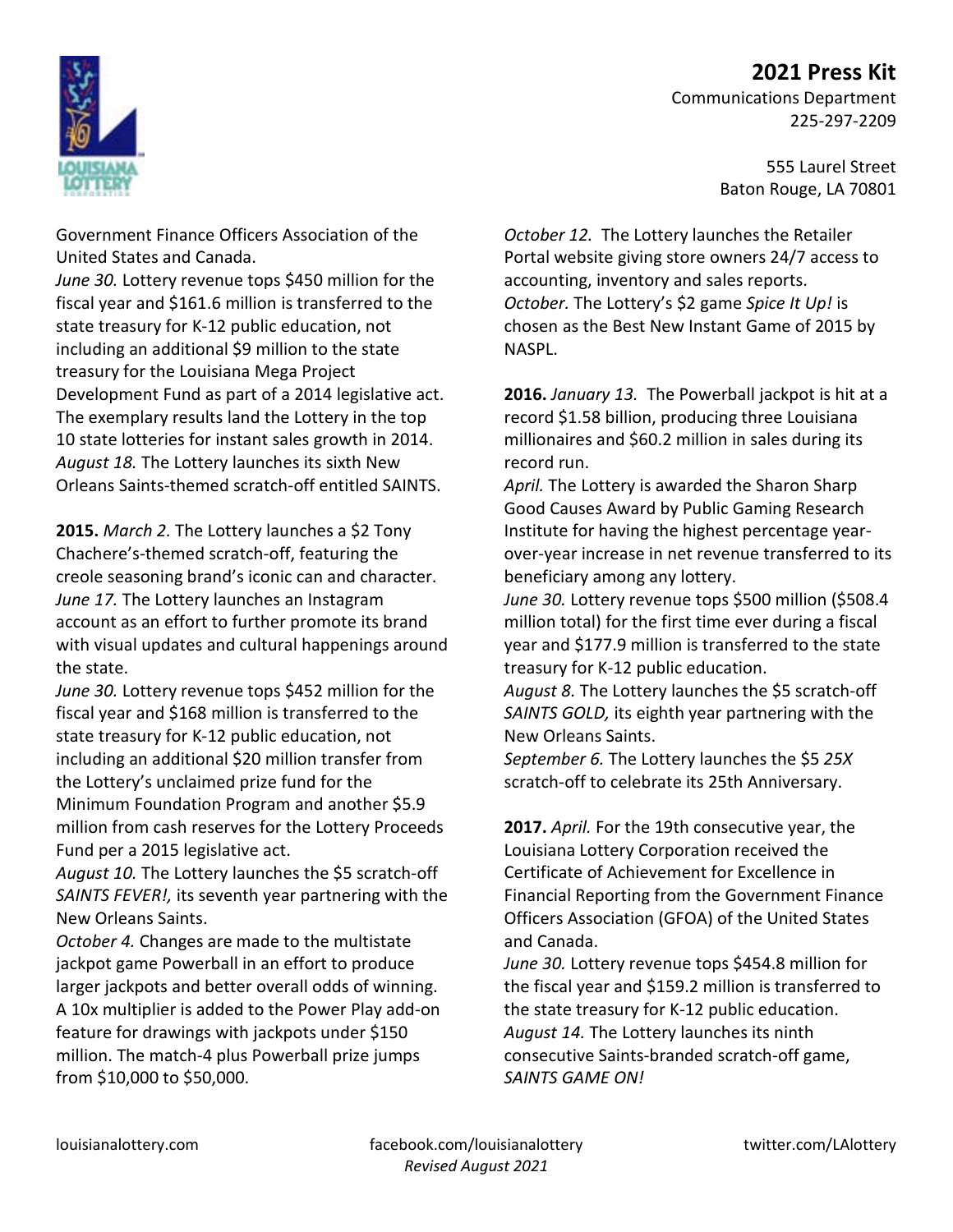Communications Department 225-297-2209

> 555 Laurel Street Baton Rouge, LA 70801

players to create playslips, viewing winning numbers and checking tickets for winners by using the barcode scanner feature. *Aug. 2*. The Lottery raised the minimum starting jackpot for the Lotto game from \$250,000 to \$500,000. Two numbers are added to the field, requiring players to select six numbers out of 42. *Aug. 3.* The Lottery launches three new ticket bundles: the \$8 *Buck Bunch*, \$5 *Lotto Bunch* and \$5 *Easy Bunch*. The bundles offer players a quick and easy way of purchasing a single-draw, quick-pick sampling of draw-style game tickets in a single

**2021***. June 28.* The Lottery launches its first Fast Play instant-win games at \$1, \$2, \$3, \$5 and \$10 price points.

purchase.

*June 30.* The Lottery ends its best year ever with revenue, reaching nearly \$625 million and more than \$207 million is transferred to the state treasury for K-12 public education. *July 1*. Legislation that set up the framework for sports betting in Louisiana becomes law. The

Lottery begins process of promulgating rules to allow sports betting in bars and restaurants. *July 12.* The Lottery launches the \$5 *30X The Cash* scratch-off to celebrate its 30th Anniversary. *Aug. 1.* The Lottery launches the daily numbers game Pick 5 and adds it to the daily drawing schedule.

*Aug. 23.* Powerball adds Monday night drawings to its drawing schedule.



*Oct. 25.* A single ticket purchased in Eunice matched all six numbers to win a \$191.1 million Powerball jackpot, the largest single amount won in Louisiana Lottery history.

**2018.** *March 24.* A single ticket purchased in Lafayette matched all six numbers to win a \$55.9 million Powerball jackpot, the second jackpot win in Louisiana in just under five months. *June 30.* Lottery revenue tops \$491.3 million for the fiscal year and \$171.9 million is transferred to the state treasury for K-12 public education.

**2019.** *Feb. 8.* The Lottery launches the \$2 Zatarain's-themed scratch-off, *Boil It Up!,* featuring the imagery found on their iconic boiling seasoning product labels.

*June 30.* The Lottery ends its best year ever with revenue topping \$526.6 million and \$184.3 million is transferred to the state treasury for K-12 public education.

*Aug. 13.* To mark its 11th consecutive annual partnership with the New Orleans Saints, the Lottery launched not one, but two scratch-off games featuring the team's logos, the \$5 *We Are the Saints* and the \$2 *New Orleans Saints*.

**2020.** *June 30.* The Lottery ends its second best year ever with revenue topping \$511.8 million, and more than \$179.1 million is transferred to the state treasury for K-12 public education. *July 1.* Act 318 of the Louisiana Legislature reduces the Lottery's percentage of revenue transfer mandate from 35% to 25%, anticipating it will result in a greater overall annual transfer. *July 15.* The Lottery publicly launches its first ever official mobile app for free download in the App Store for iOS devices and on Google Play for Android devices. Key features include allowing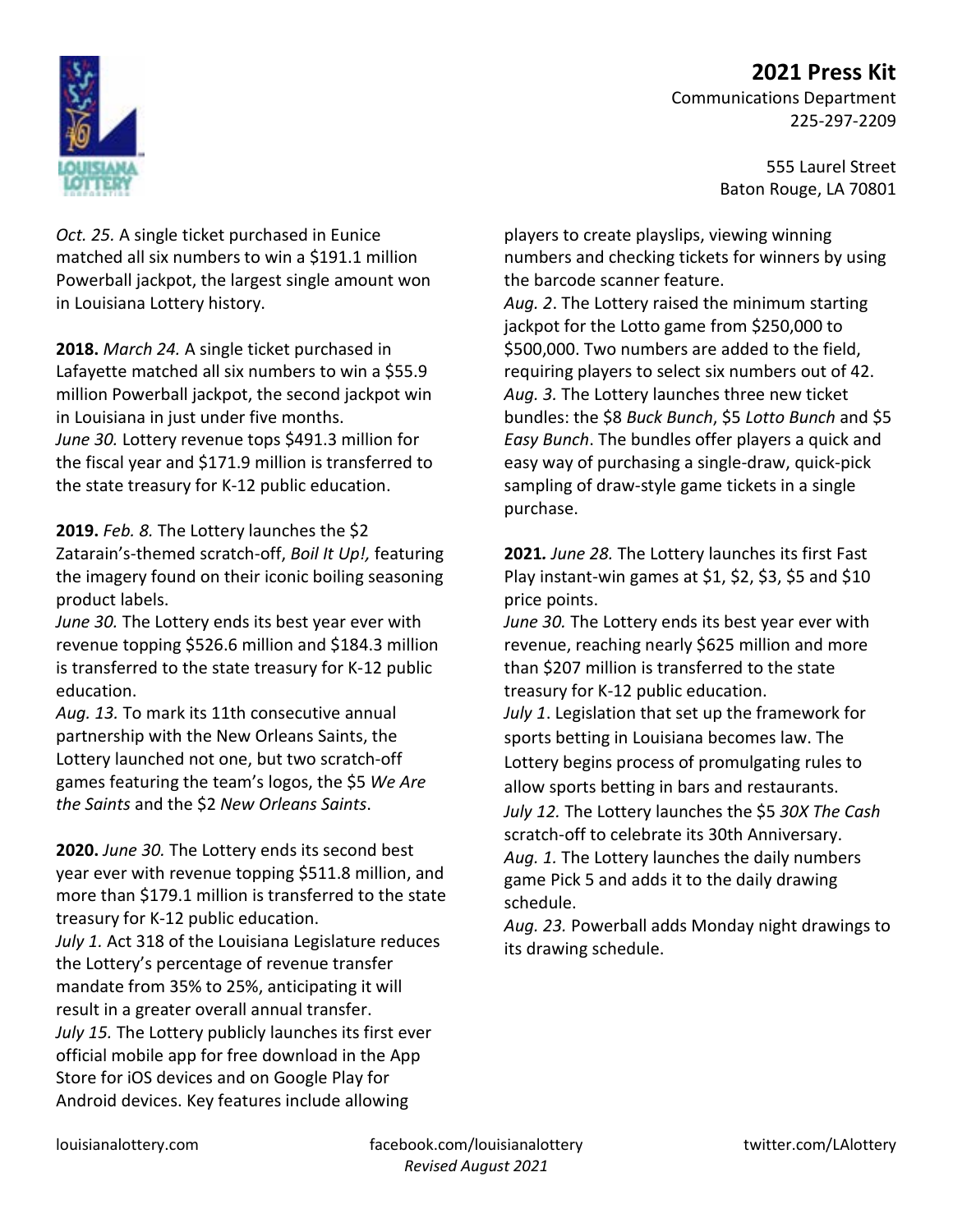

555 Laurel Street Baton Rouge, LA 70801

# **History of Lotteries**

#### **Introduction**

Governments have a millennia-long history of offering gaming to fund programs for public good, with more than 200 operating in more than 100 countries in existence today. Throughout U.S. history, states have retained, under the Tenth Amendment to the Constitution, the authority to establish their own gambling policies and the federal government has deferred to the states by enacting only the laws necessary to support state policies. According to the North American Association of State and Provincial Lotteries, U.S. lotteries generated more than \$25 billion for beneficiaries in fiscal 2019 alone, including additional revenue coming from lottery-operated casino-style games in some jurisdictions. As such, lotteries are an ubiquitous, popular form of entertainment, as more than 95% of U.S. citizens live in states with lotteries, and roughly half of American adults report purchasing a state lottery ticket within the last year.

#### **The Roots of Modern Lotteries**

The roots of today's lotteries can be traced as far back as the Roman Empire, where emperors gave gifts to party guests through a lottery system. The first recorded lotto game started in the Italian Republic of Genoa during the 16th century. Yearly drawings were held to select five people out of 90 candidates to become members of the Senate. Citizens guessed which five names would be selected and the person with all five names received a jackpot prize. Later, the names were replaced by numbers and the lotto was born.

#### **European & Early American Lotteries**

Early lotteries provided players with an outlet for fun and entertainment, but they also provided a source of funds for different projects. In 15th-17th century Europe, money generated from lottery sales financed everything from construction and charities to funding for the North American colonies. A lottery allowed the first American colonists in Jamestown to raise enough money to keep the colony going through the winters. In 1777, the Continental Congress held its first lottery in Philadelphia to raise funds for similar projects.

After the Revolutionary War, lotteries became quite popular, providing a way for people to pay for the rebuilding of towns and cities as well as other projects without being taxed.

During the late 1700s to mid 1800s, public and private lotteries came and went as the government attempted to crack down on fraud through licensing requirements. Many states eventually outlawed lotteries because of mismanagement and illegal practices.

#### **The First Lottery in Louisiana**

In 1868, a group of entrepreneurs established a privately owned business called the Louisiana Lottery Company and sold tickets nationwide. With only about 7% of the company's revenue coming from within the state, the Louisiana Lottery Company quickly became one of the largest businesses in the U.S.